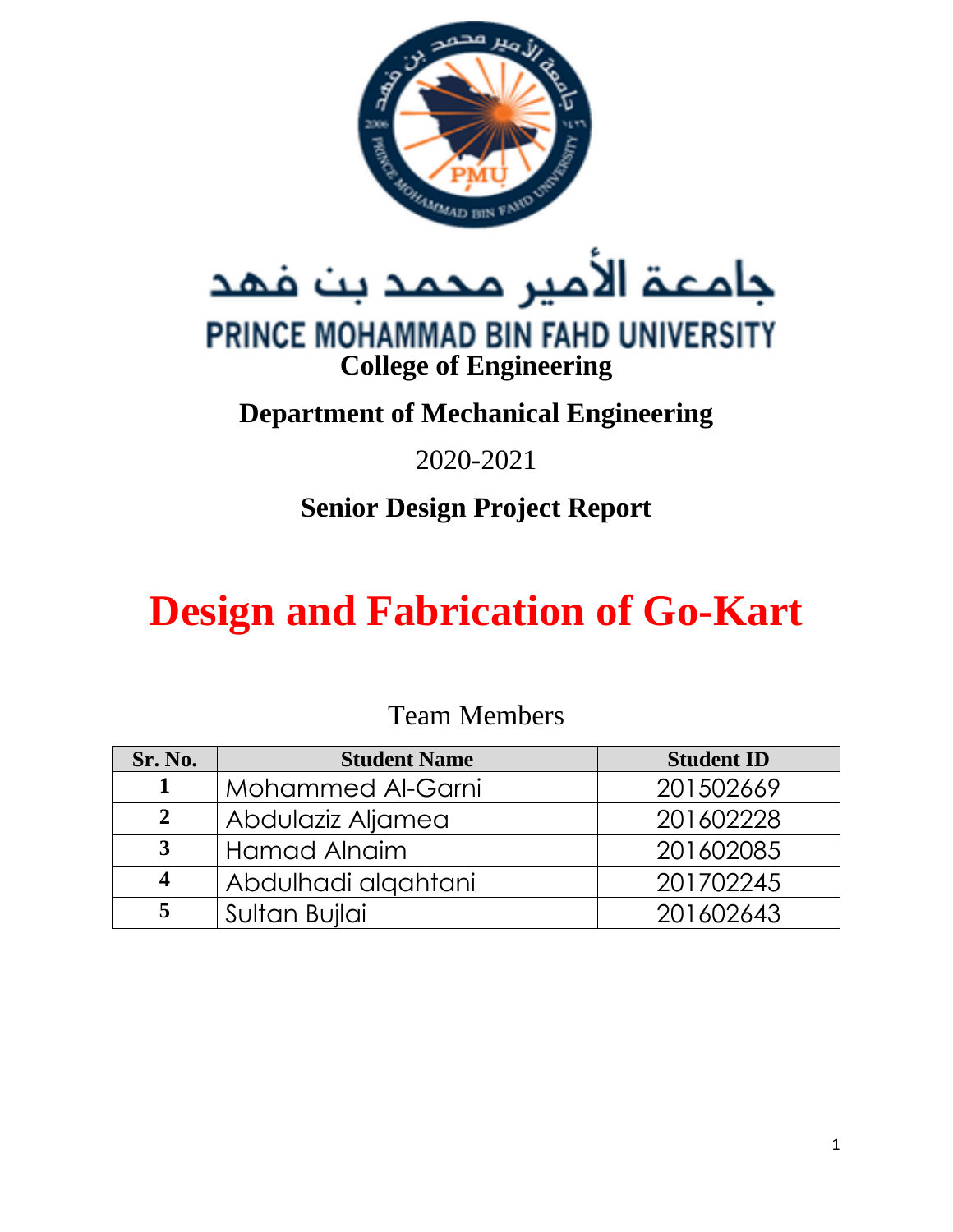# **Table of Contents**

| <b>Contents</b> |  |
|-----------------|--|
|                 |  |
| 1.1             |  |
| 1.2             |  |
| 1.3             |  |
| 1.4             |  |
|                 |  |
|                 |  |
|                 |  |
|                 |  |
|                 |  |
|                 |  |
|                 |  |
|                 |  |
|                 |  |
|                 |  |
|                 |  |
|                 |  |
|                 |  |
|                 |  |
|                 |  |
|                 |  |
|                 |  |
|                 |  |
|                 |  |
|                 |  |
|                 |  |
|                 |  |
|                 |  |
|                 |  |
|                 |  |
|                 |  |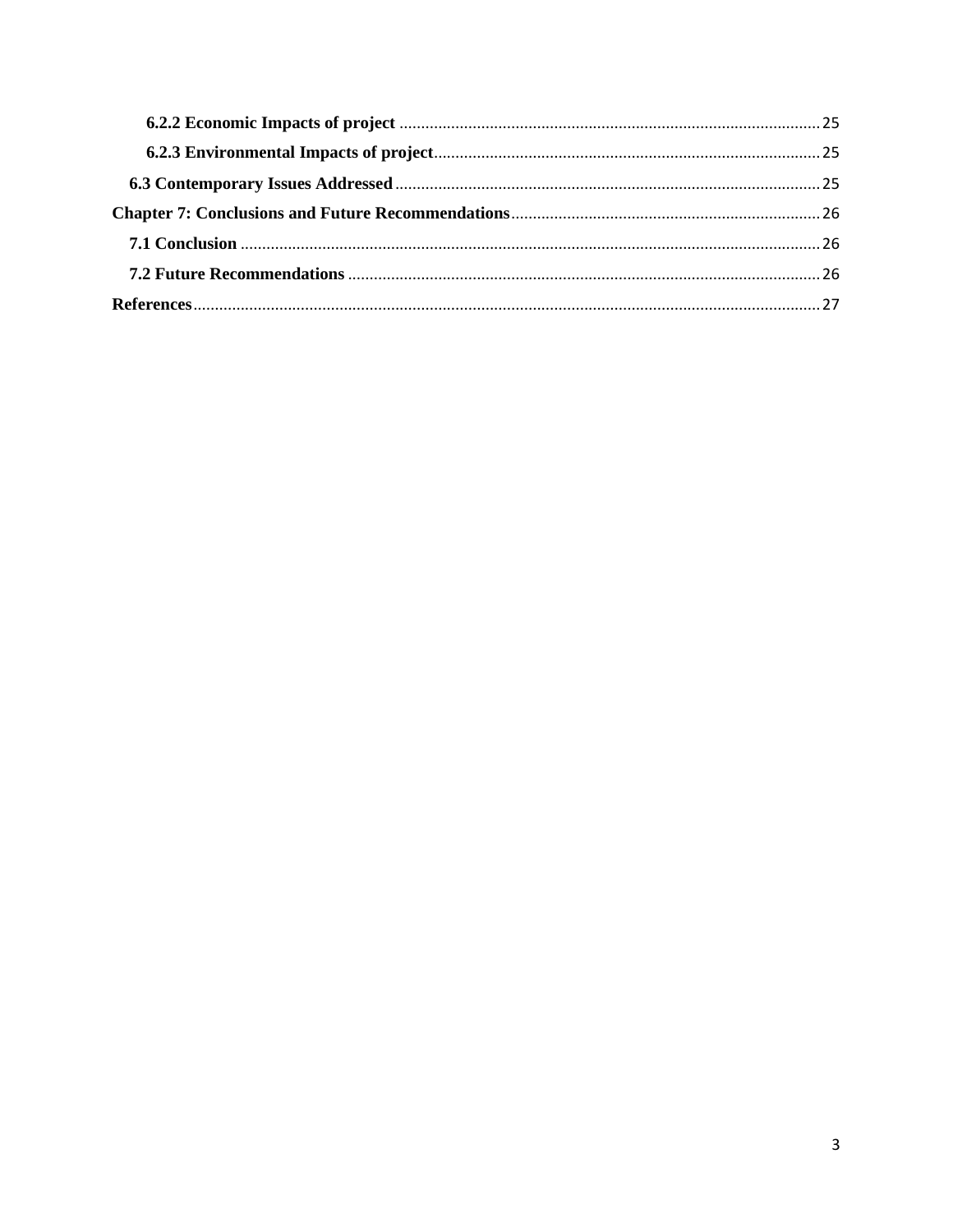# <span id="page-3-0"></span>**Chapter 1: Introduction**

This chapter based on the four major sections, which are enumerated below:

#### <span id="page-3-1"></span>**1.1 Project Definition**

The go-kart is a vehicle that is small, quick, light, and simple to drive. Since the go-kart is designed for flat-track racing, it has a very poor ground clearance relative to most cars, but it does not have suspension. Engine, steering, suspension, tires, and bumpers are the elements of a go-kart. A goengine kart is either a two-stroke or a four-stroke engine. The word "eco-kart" refers to a car that uses electric motors instead of an engine. Go-karting is a form of open-wheel motorsport that involves lightweight, open-wheeled vehicles with four wheels. To feel the excitement, the chassis is independent of the suspension.

Because of its ease, low cost, and safer way of racing, go-karting is a perfect outlet for those involved in racing. It is possible to have an indoor or outdoor track. The go-kart tracks are much smoother than the F1 tracks. Go-karting experience will better introduce the driver to the actual racing environment, allowing them to participate as professional motor racer in various competitions.

This project is intended to design and fabricate a low-weight go-kart. To reduce the weight of this vehicle, the main effort in this project is to select material. Hence, by choosing an appropriate material for its fabrication, one can reduce the overall weight of this vehicle.

#### <span id="page-3-2"></span>**1.2 Project objectives**

Following are the main objectives of this project:

- 1. Selection of a suitable material for designing.
- 2. Designing of Go-Kart on software.
- 3. Analysis of Vehicle on an analysis software
- 4. Fabrication of Go-Kart

#### <span id="page-3-3"></span>**1.3 Project Specifications**

Material: 304 Stainless Steel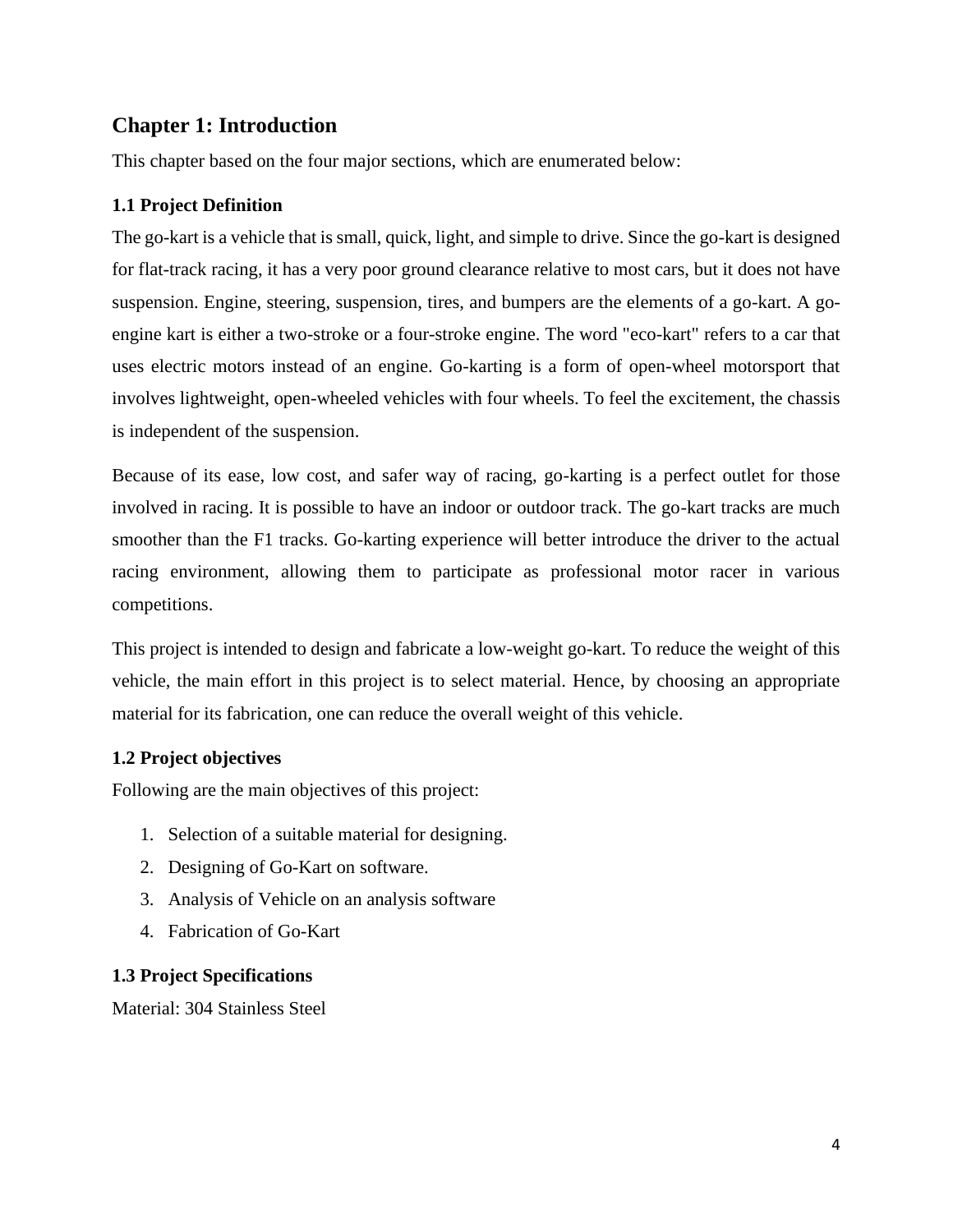# **Mechanical Properties of grade 304 stainless steel**

| <b>Property</b>         | <b>Value</b> |
|-------------------------|--------------|
| <b>Elastic Modulus</b>  | 200-210 GPa  |
| <b>Yield Strength</b>   | 190 Mpa      |
| <b>Tensile Strength</b> | 500-700 Mpa  |
| Elongation              | 35-45%       |

# **Chemical composition of grade 304 of Stainless Steel**

| <b>Element</b> | Percentage     |
|----------------|----------------|
| $\mathcal{C}$  | 0.07           |
| Cr             | 19.5           |
| Mn             | $\overline{2}$ |
| Ni             | 10.5           |
| Si             |                |

Engine: 110 CC

Chasis: Seamless Tube

Wheelbase: 1066.8 mm

The total length of the vehicle: 1779 mm

Engine Type: 110 cc

Ground Clearance: 2 inches from the bottom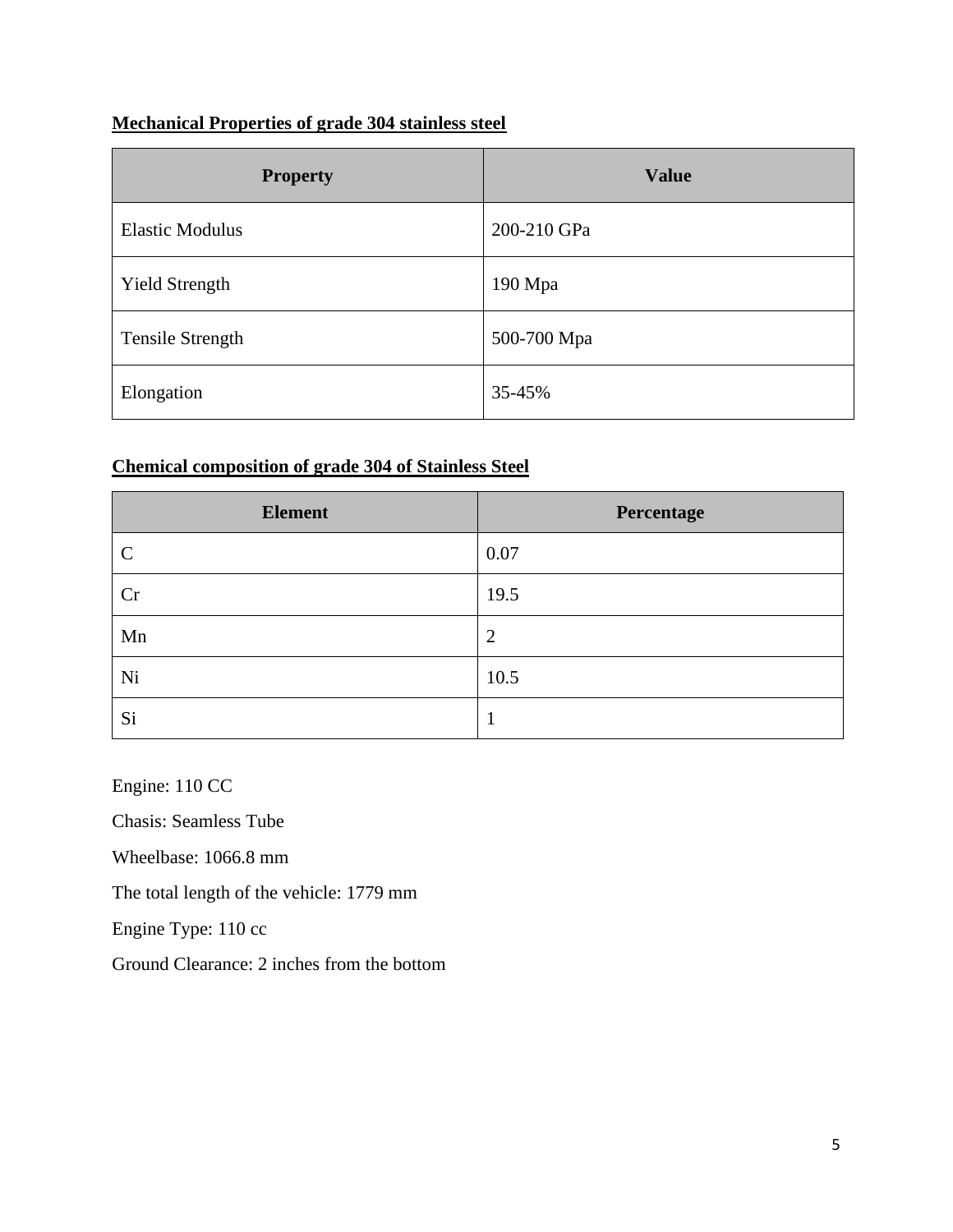## <span id="page-5-0"></span>**1.4 Applications**

Following are the applications of Go-kart:

- 1. It is used in racing.
- 2. Outdoor karts are also typically used for traditional kart racing, but these are more robust as mainly comprising of four-stroke engines.
- 3. Indoor karts are used in warehouses and factories, and typically, these are smaller in size than outdoor karts.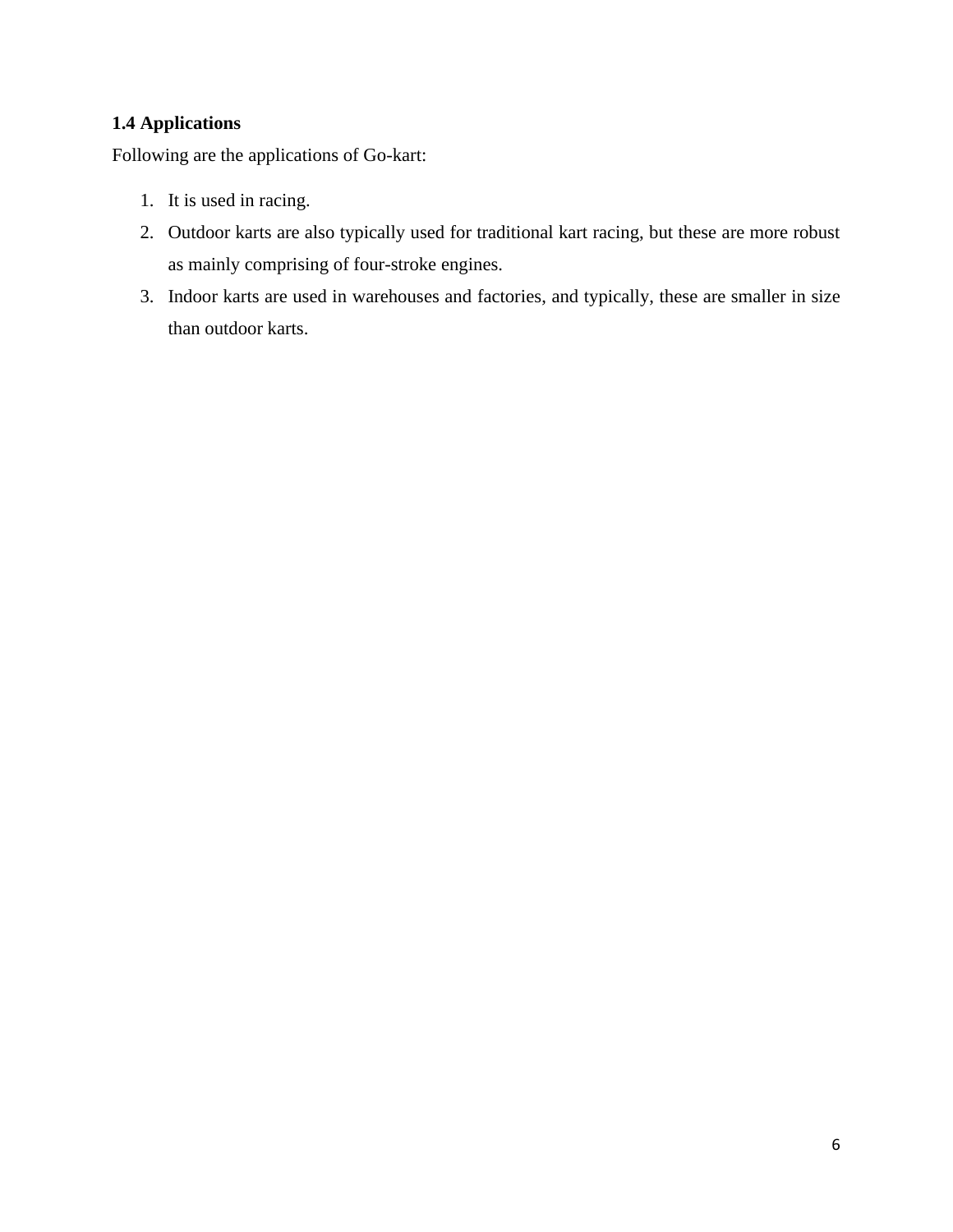#### <span id="page-6-0"></span>**Chapter 2: Literature Review**

#### <span id="page-6-1"></span>**2.1 Project Background**

The Go-Kart is a simple, lightweight, compact, and simple-to-run car. Unlike other vehicles, the go-kart is specifically built for racing and has very little ground clearance. Engine, wheels, steering, tires, suspension, and frame are the most common components of a go-kart. Due to the go-poor kart's ground clearance, no suspension can be mounted. (CHAUHAN, 2016) Go-karts are primarily used in racing; that's why for the maximum acceleration of these vehicles, it is mandatory to reduce its weight—the cars have low acceleration and high torque. But in the case of racing, the driver always needs a less-weight vehicle so that it will cause an increase in speed. Because of its ease, low cost, and safer way of driving, go-karts are a perfect choice for those involved in racing. The go-kart track is similar to an F1 racecourse. Go-karts can be approved for use on public roads in certain countries. A go-kart on the street in the European Union, for example, must have headlights (high/low beam), taillights, a whistle, markers, and a limit of 20 horsepower.

#### <span id="page-6-2"></span>**2.2 Previous Work**

MRF launched go-karts to India in 2003, with a 125cc four-stroke engine that produces 15 bhp and costs about three lakhs. Go-kart is also available from Indus Motors for 1 lakh to 3 lakhs. Gokarting racing circuits can be found in Nagpur, which is regarded as India's go-kart capital. The race attracts a large number of participants and is becoming increasingly successful. Go-karts in other countries do even better than Indian go-karts. A single-engine 160cc 4-stroke kart with a top speed of about 40 mph and a twin-engine 320cc 4-stroke kart used outdoors with a top speed of 70 mph are two styles. There are hundreds of karting tracks in the United States, and they are much more professional than those in India. (Quazi, 2018)

Taking part in a run Over the last 50 years, go-kart racing has developed into one of the most competitive forms of motor racing in the United States. Kart racing has acted as a turning stone for many drivers seeking careers in NASCAR and Formula One; all began their careers in this less costly but high-octane style of motorsports racing. Karting can cater to almost everyone as a leisure sport. From 5 to 75, people of all ages have taken to driving Go-Karts worldwide in search of an exciting way to have fun. In reality, several amusement parks have introduced concession Karts, which are rented racing Go Karts with detuned four-stroke engines for a slighter experience. Most karting historians credit Californian Art Ingels for being the first to build a racing go-kart, also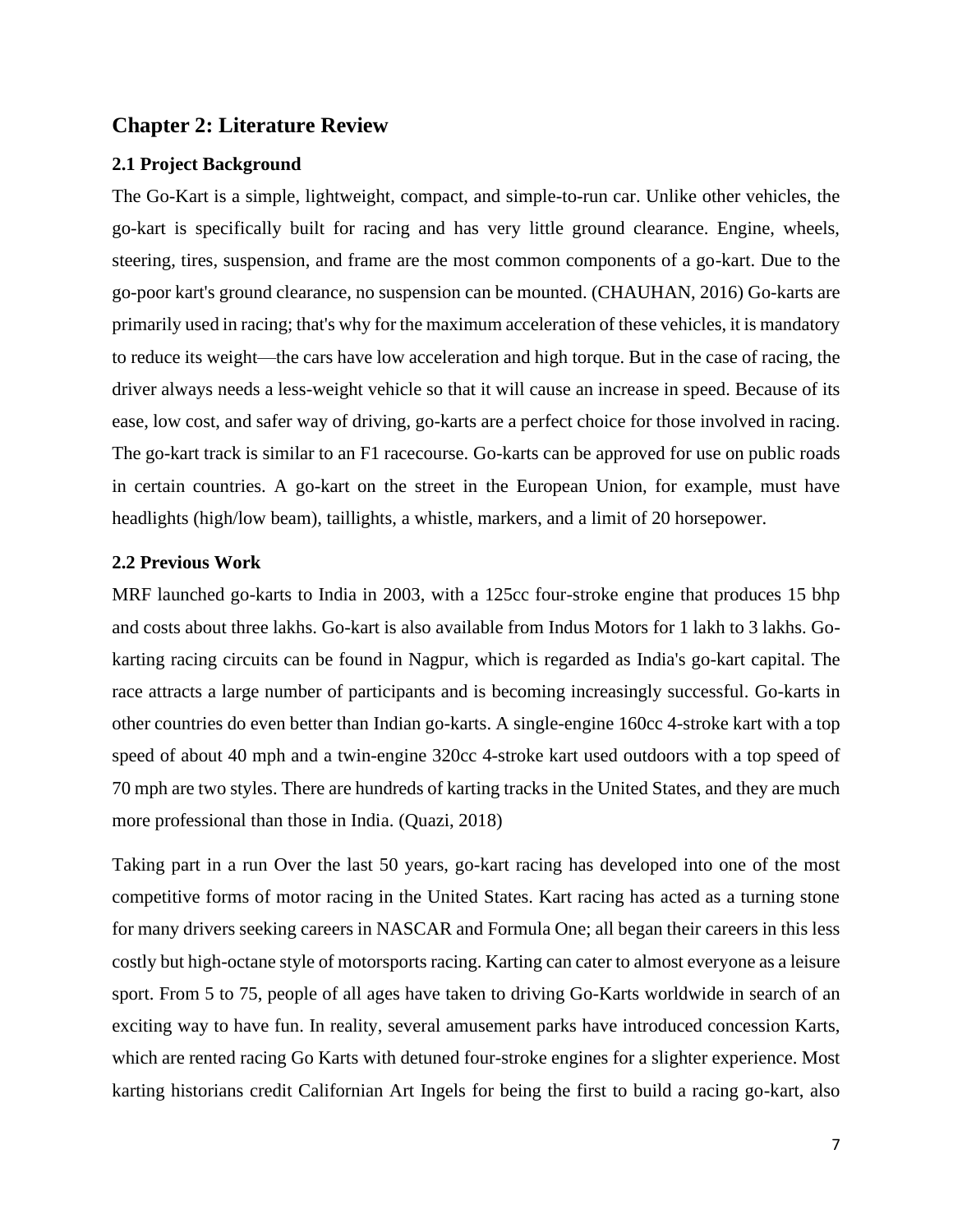known as a go-kart. It didn't take long for this craze to catch on, and go-kart tracks began to emerge all over the United States. By the late 1950s, an American company had adapted a two-stroke chain saw engine to produce the McCullochMC-10, the first motor designed exclusively for go-kart racing. (D. Raghunandan, 2016)



Figure 1: Design of chassis in Solidworks (D.Raghunandan, 2016)

According to Larry (Hui, 2011), karting began as a recreational sport for airmen in the 1950s in America following World War II. When the practice was shared among the commons, it gained attention. Art Ingels, also known as the "Father of Karting," invented the first go-kart in 1956 in California, America.

The kart was created in its most simplistic shape, consisting of only the most essential parts that could meet the basic requirements for a miniature race car. The frame, engine, and tires are among these elements. According to the International Recreational Go-Kart Association's report on the history of go-karts, no suspension was planned for that go-kart due to economic and weight considerations.

#### <span id="page-7-0"></span>**2.3 Comparative Study**

In this section, we did a targeted study to study all those projects that have consideration regarding weight reduction. Following are the relevant studies of go-kart: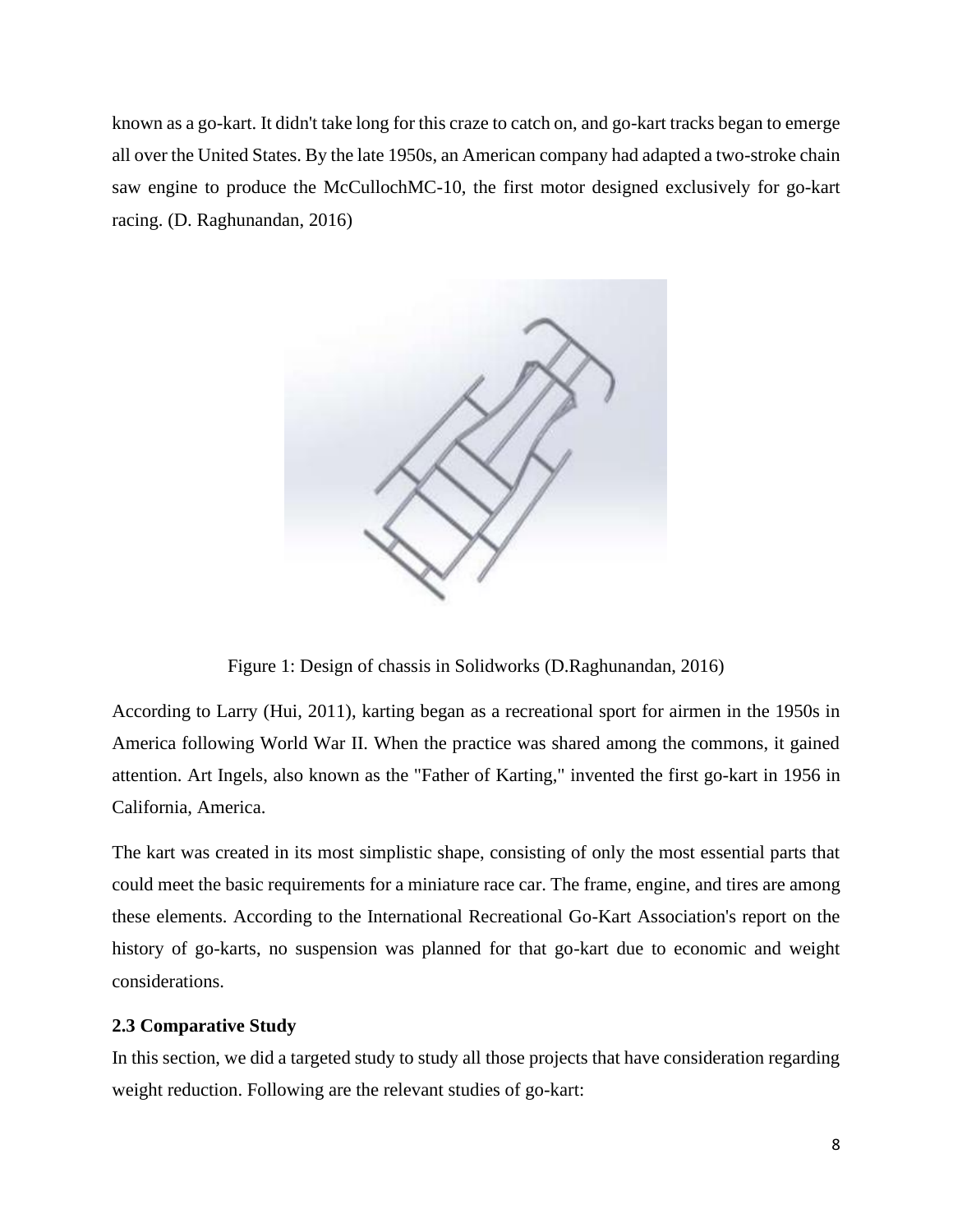This project aimed to build a go-kart based on a conceptual design that was optimized to improve the vehicle's stability. The definition is based on a CIK-FIA-affiliated rule book. The Go-design kart's and fabrication focuses on creating a simple, lightweight, and easy-handle vehicle. The architecture requirements included ergonomics, safety, and reliability considerations. Both significant components were evaluated to enhance vehicle performance, improve strength and rigidity, and reduce complexity and manufacturing costs. (Thatavarthy.Rasmi1, 2019)



Figure 2: Go-kart analysis on Ansys (Thatavarthy.Rasmi1, 2019)

Different forms of fiberglass have other properties and use. Different prototypes for the fiberglassmade go-kart chassis were developed, and each design was simulated to obtain valuable details about the plan. Different wall thicknesses of the chassis, different types of reinforcements used, and additional structural factors are all examples of design variants. When a go-kart chassis is filled with 70 kg or roughly 687 N, the bending deflection is estimated to be about 5.229 mm. The simulation data was compared to the desired value, and a good design was chosen. The decision was taken not only based on the performance but also on factors such as component assembly ease, fabrication ease, and comfort level. Finally, the concept model was designed, and experiments were conducted to ensure that the configuration suited what had been simulated. (Hui, 2011)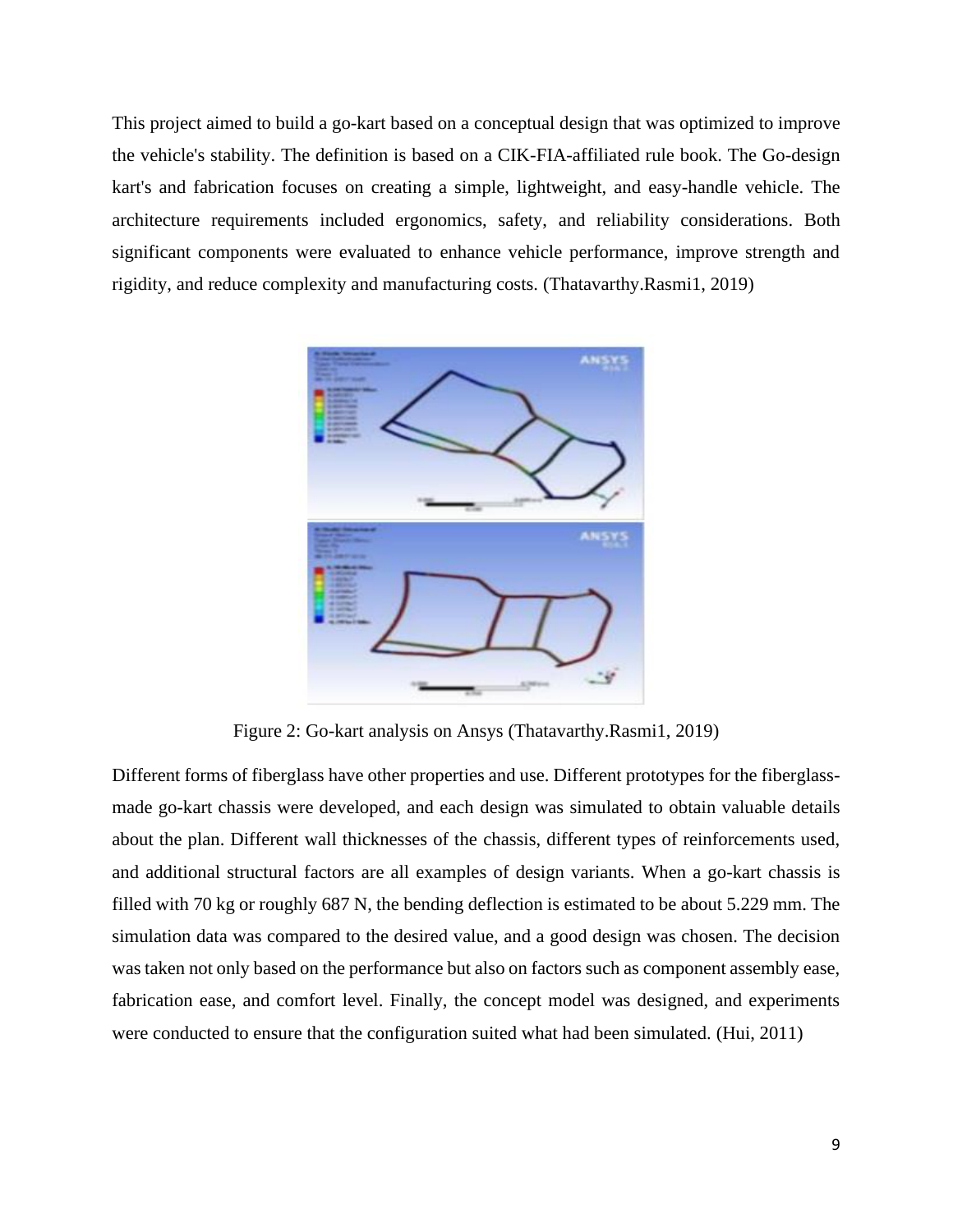

Figure 3: Plywood molding of Go-Kart (Hui, 2011)

This paper aims to simplify the overall design of a go-kart to make it easy and light in weight without causing premature failure or a drop in speed since vehicle efficiency is determined mainly by the optimal design of its various components. The optimal Go-kart concept was developed, evaluated, and recast using the Finite Element Analysis (FEM) technique to achieve its goal. In addition to CAD tools, Go-Kart components were developed and evaluated using other approaches. Finally, the serviceability, protection, power, expense, standardization, ergonomics, and aesthetics of a proposed design will be considered. (BRAR, 2020)

After a comprehensive study of all the projects as mentioned earlier, where keeping the go-kart light-weighted was one of the consideration, I get to know that in all above explained projects, the researchers have reduced the weight of go-kart by using plywood molding and incorporating fiberglass into structures, or optimizing the design of chassis or by many other different ways. While what we did was to select a suitable material of grade of 304 stainless steel, which was having all the required properties of yield strength, tensile strength, and elastic modulus in the proper range. By selecting this material, we ensured the reduction in the vehicle's weight without changing or optimizing the design of the car.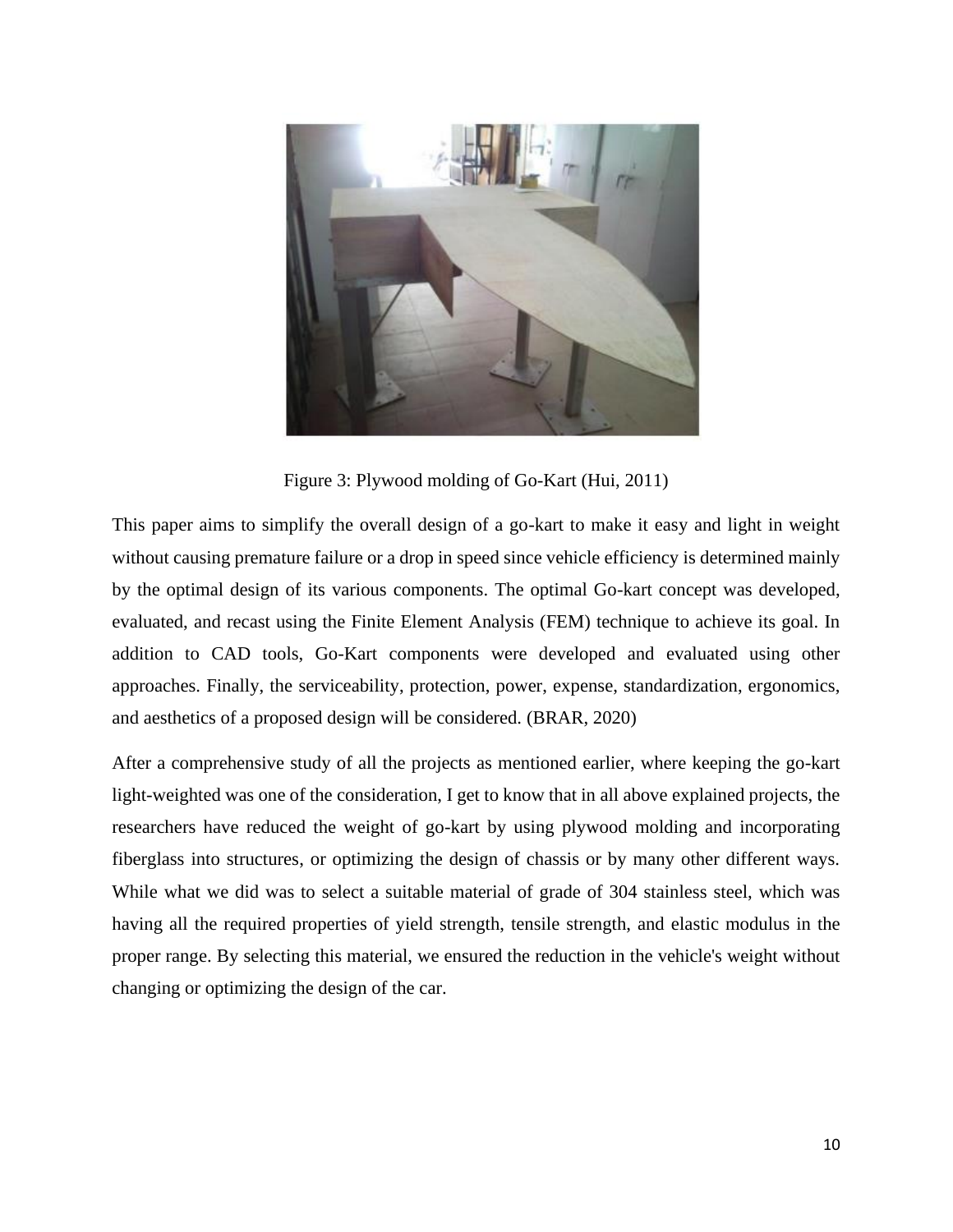# <span id="page-10-0"></span>**Chapter 3: System Design**

#### <span id="page-10-1"></span>**3.1 Design Constraints**

Following are the design constraints in the design of go-kart:

#### **1. Weight Considerations**

In the design of go-karts, the weight has always remained an integral element because increased weight is directly linked to a decrease in acceleration of these go-karts, mainly used as racing cars.

#### **2. Compact Design**

The next most daunting challenge is designing a go-kart in a very compact and userfriendly manner.

#### **3. Ergonomics**

This factor is very significant in designing as here; the designer is concerned about the driver's comfort. It will be easy and simple for the driver to drive and have a comfortable environment while traveling. But it is very difficult to induce a comfortable environment for the driver in designing go-karts while remaining within the range of allowable weight.

#### **4. Environmental Considerations**

Here the main concern is to avoid the negative impact on the environment, and for this use of high-quality fuel and proper combustion in the engine is to be managed while designing the go-kart.

## <span id="page-10-2"></span>**3.2 Design Methodology**

The design methodology is often perceived as the flow of work in a project means that how the idea is executed in the form of product in the end. This is usually shown as a flow chart to get an idea in the form of pictorial representation. This flow chart shows how the project is initiated with an idea and how it is executed. This is the efficient design methodology that differentiates the project in the end.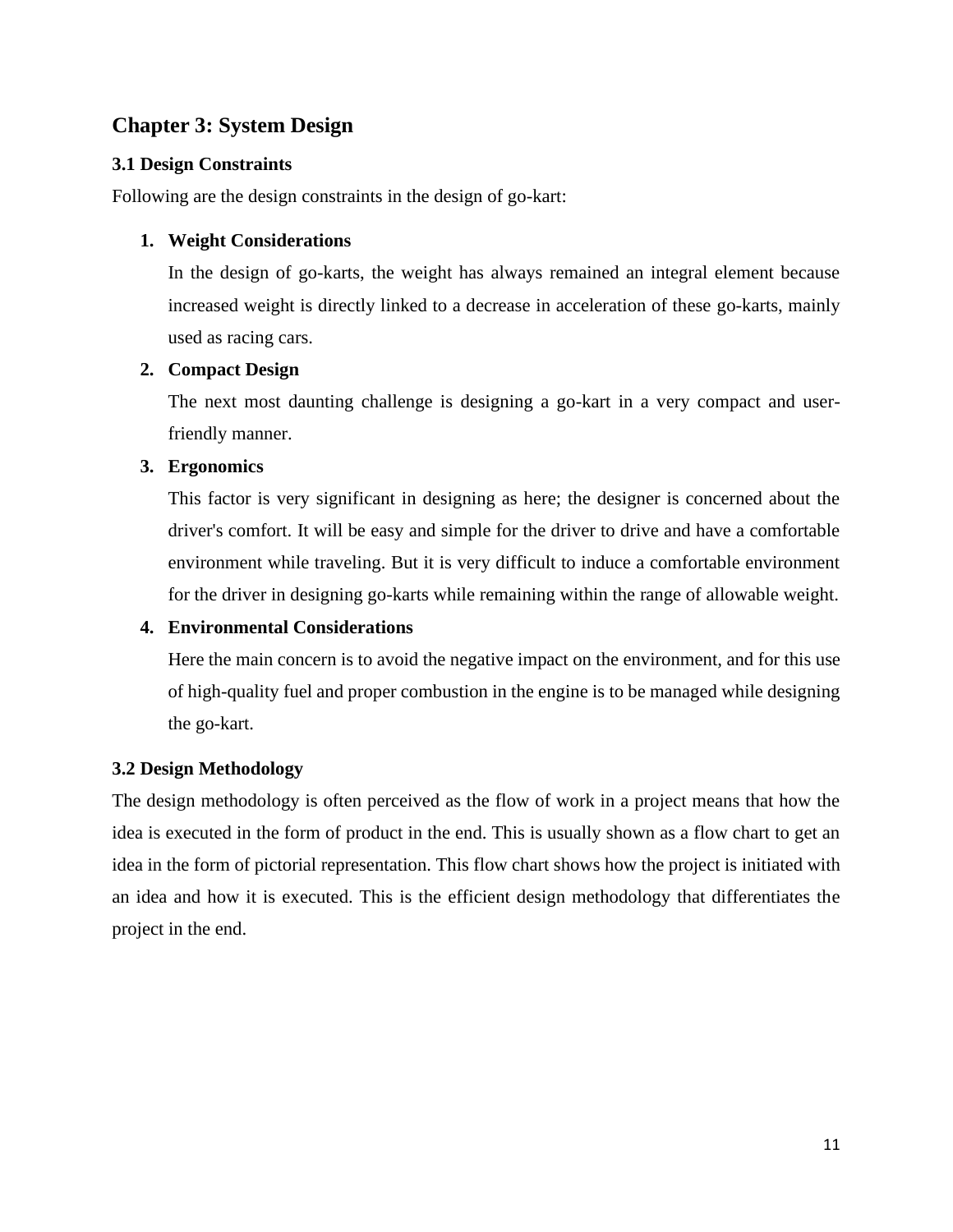

- $\checkmark$  Idea: The Idea is to design a lightweight vehicle, and for that, we analyzed different options to reduce the weight of the go-kart.
- $\checkmark$  Literature review: In this section of methodology, we have gone through the previous projects where different techniques have been adopted to reduce the weight of the vehicle, but in the end, we went with a selection of a material that is lightweight.
- $\checkmark$  Design: In this section, we selected the material of grade 304 of stainless steel, which is lightweight. The rest of the project is designed as per the usual designs of the go-kart. The only difference here is the material of this product.
- $\checkmark$  Analysis: In this part of the project, we will analyze and test prototype one. We will be done with designing a go-kart with our selected material.
- $\checkmark$  Project Analysis: In the end, we will do the cost analysis of the project that how different costs are being managed in the designing of this project.

#### <span id="page-11-0"></span>**3.3 Project subsystems and components**

Following are the subsystems and components of a go-kart that are to be designed on software before entering into the area of fabrication:

**Chassis:** The skeleton structure of a go-kart is made up of pipes and other components with different cross-sections. Since there is no suspension, the go-kart frame must have stability,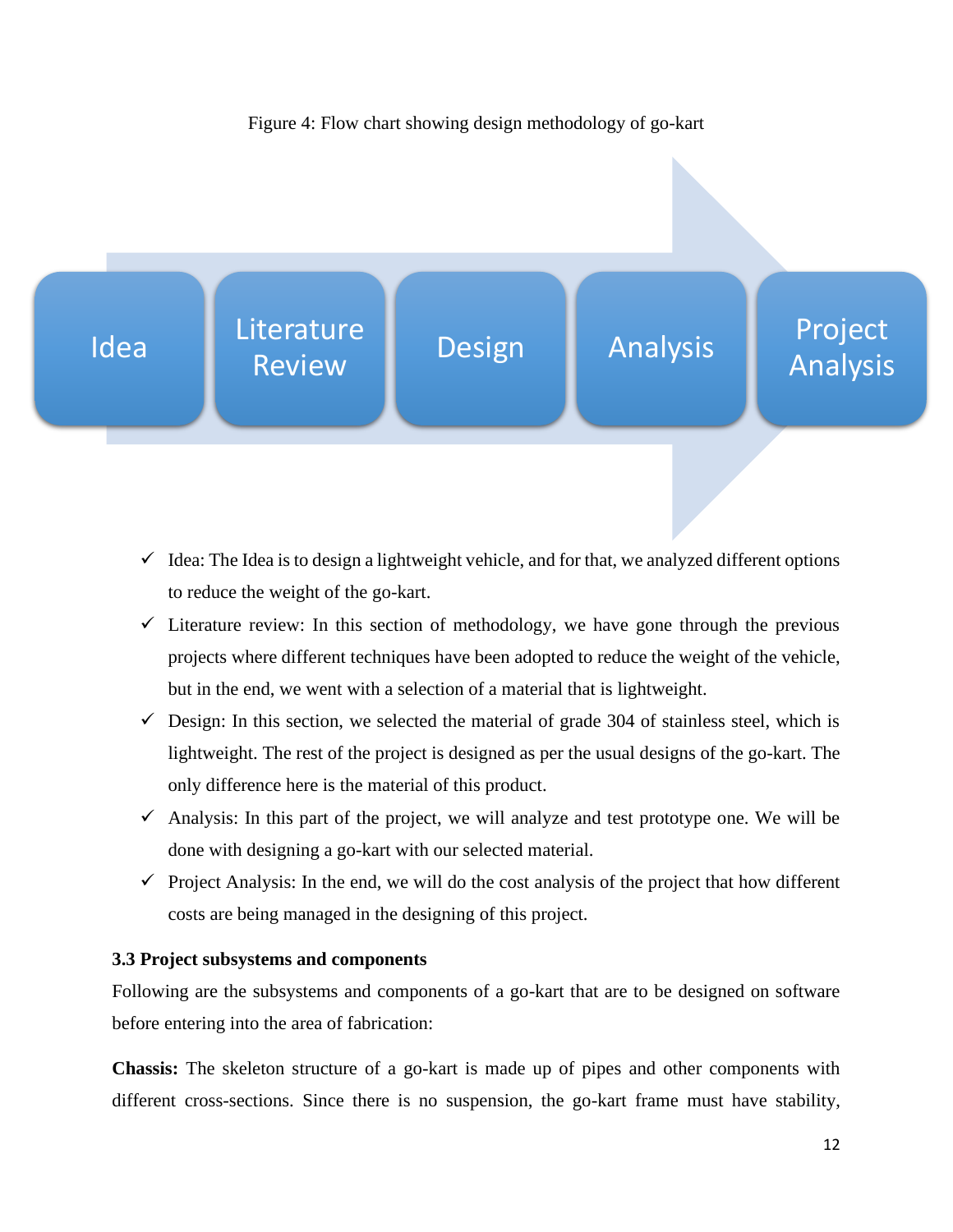torsional rigidity, and a comparatively high degree of flexibility. It also has enough power to withstand the weight of the operator and other accessories. The chassis was created with the operator's comfort and protection in mind. The frame was designed to have a stable journey, and the load is added without jeopardizing the structural integrity.

**Seat:** This kart's seat is also built to be lightweight; it's made of simple plastic and is only connected to the frame by four points. The seat's backrest angle is 13 degrees, which is a decent spot for the driver's body rest from an ergonomics standpoint, and it is almost parallel to the firewall. The seat in our go-kart has a good ride.

**Steering:** The lines drawn through each of the four-wheel axes would converge at the instantaneous center to actual roll for a four-wheeled vehicle driving on a curved track. Since the front wheel angular locations are alternated to correct the steered vehicle's direction, the exact location of the instantaneous center is continually shifting. The instantaneous centers lie somewhere in an imaginary stretched line traced through the axis of the rear axle when all rear wheels are mounted on the same axis, but the front wheel axles are independent of each other. The Ackermann theory is based on the pivoting of the two front-steered wheels at the axle-beam ends.

**Transmission System:** In an automobile, a transmission system is a device that transfers the power provided by the engine to the wheels. The power supplied by the engine in a go-kart is transferred to the rear two wheels through the cord. According to John, a traditional go-kart has no differential and can be classified as a non-shifting direct drive kart. This means that the motor drives the rear axle directly through the chain. In reality, compared to the shifter kart, the direct drive kart is still the most popular in the industry because the mechanical configuration is much simpler, and the cost is lower.

**Tires:** The tires used on a go-kart are often determined by the track conditions. When the weather is muddy, wet tires are used, and when the weather is dry, slippery tires are used. Although some of the karts would use intermediate tires with a reasonable degree of grooves to deal with conditions that are in between rainy and dry, some would use wet/dry tires. The complete tread patterns on both the wet and intermediate tires were designed to remove water trapped between the road surface and the tires.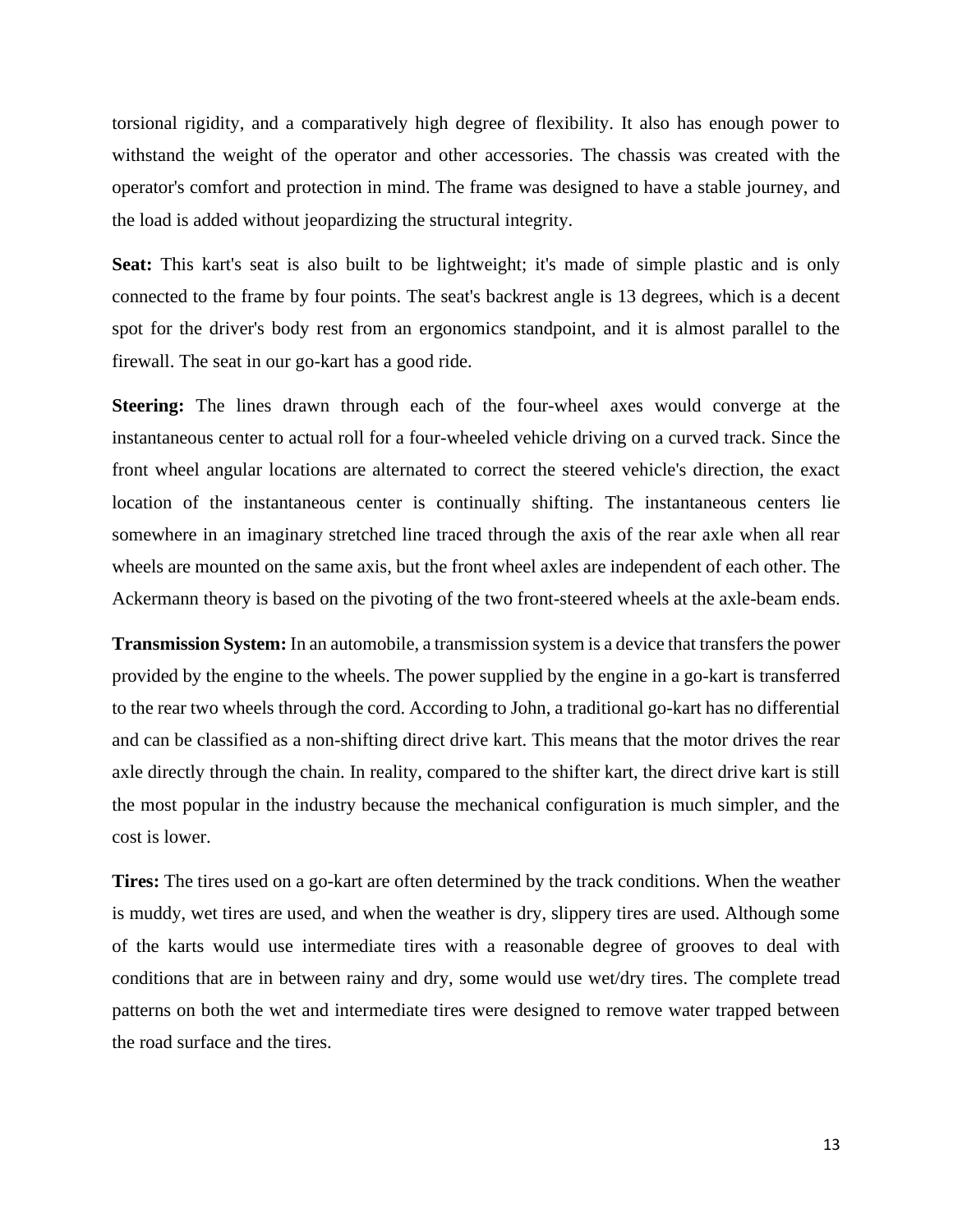#### <span id="page-13-0"></span>**3.4 Implementation**

In this section of system design, we have designed the go-kart on a modeling software that is Solid Works by using the software. As per the idea of the project, we only changed the material of the go-kart that is 304 Stainless Steel; otherwise, all the design of the project remained as per the design of a typical go-kart. There are some pictures of the model below to have a practical insight into the project:



Figure 5: Model of Go-Kart

The use of a mechanical arrangement is expected. This steering system was chosen due to its basic operating mechanism and a steering ratio of 1:1, so we used mechanical type linkage to keep it simple. Our steering geometry is 99 percent Ackerman and provides a 60-degree lock-to-lock steering wheel switch, which is ideal for the race track because it allows for fast turns with limited feedback while still being more accurate. We also reach a 2.37-meter perspective turning radius.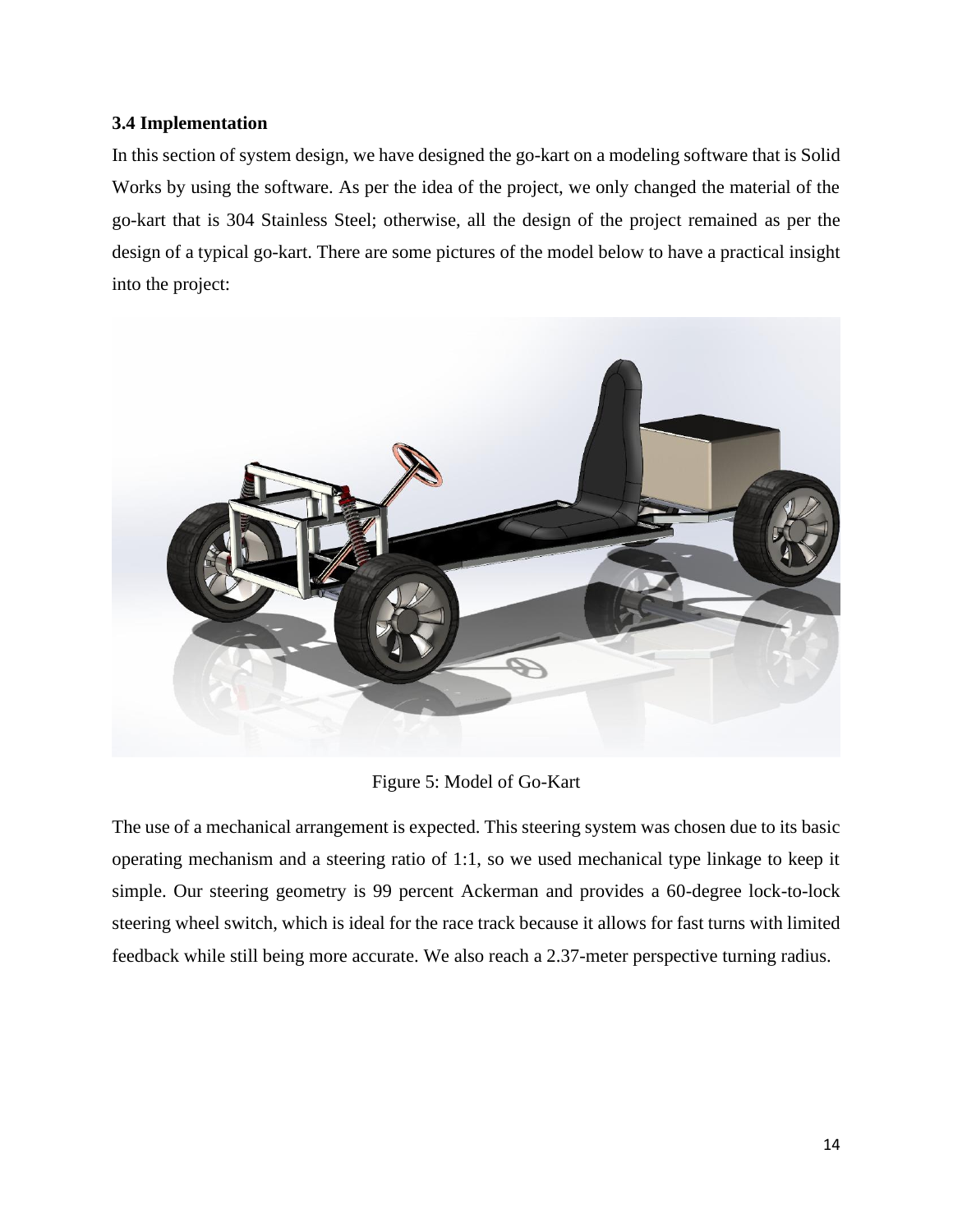

Figure 6: Steering mechanism of Go-Kart



Figure 7: Side View of Go-Kart in Solid Works

After modeling of project, we went for its fabrication.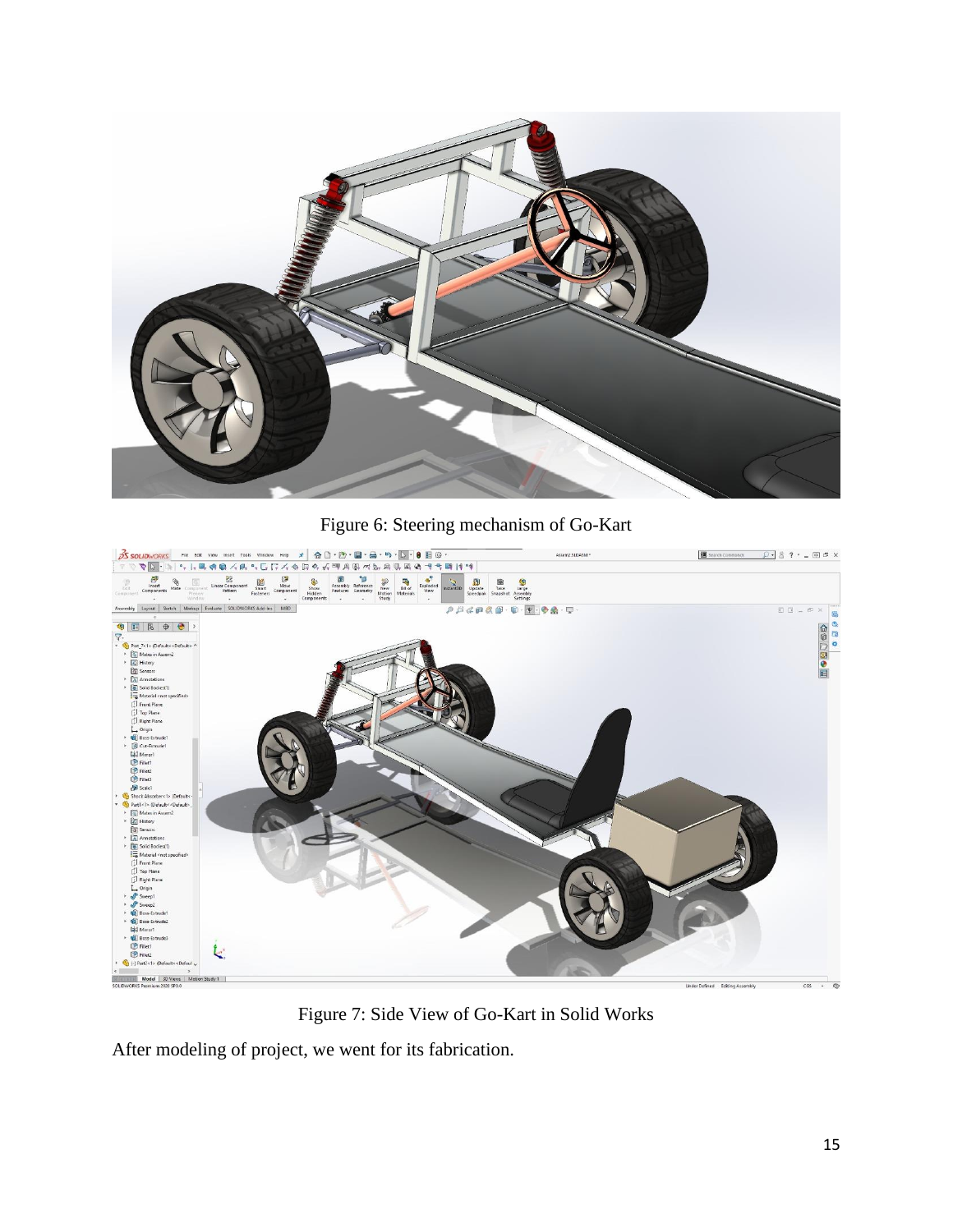# <span id="page-15-0"></span>**Chapter 4: System Testing and Analysis**

## <span id="page-15-1"></span>**4.1 Subsystem 1**

The first major subcomponent is chassis which has been tested in impact tests in Ansys in all three ways, be it a front-impact test, side-impact test, and rear impact test.

The mass of a car with a driver is estimated to be 200 kg for the front impact test, and the vehicle is balanced with the impact force at a speed of 60 km/h for a second in the front portion of the frame. The effect of applied impact load is investigated for various load values of 4g, 6g, 8g, 10g, and 16g, which vary in driver protection.

The factor of safety is also calculated by:

 $F. O. S. = Yield Strength / (Von - Mises stress)$ 

It is also shown in the result where the design is safe or fail.



Figure 8: Front Impact test of chassis in Ansys work Bench

The mass of a car with a driver is estimated to be 200 kg for the rear impact test, and the body is countered with the impact force at a speed of 60 km/h for a second in the rear portion of the frame. The effect of applied impact load is investigated for various load values of 4g, 6g, 8g, 10g, and 16g, which vary in driver protection.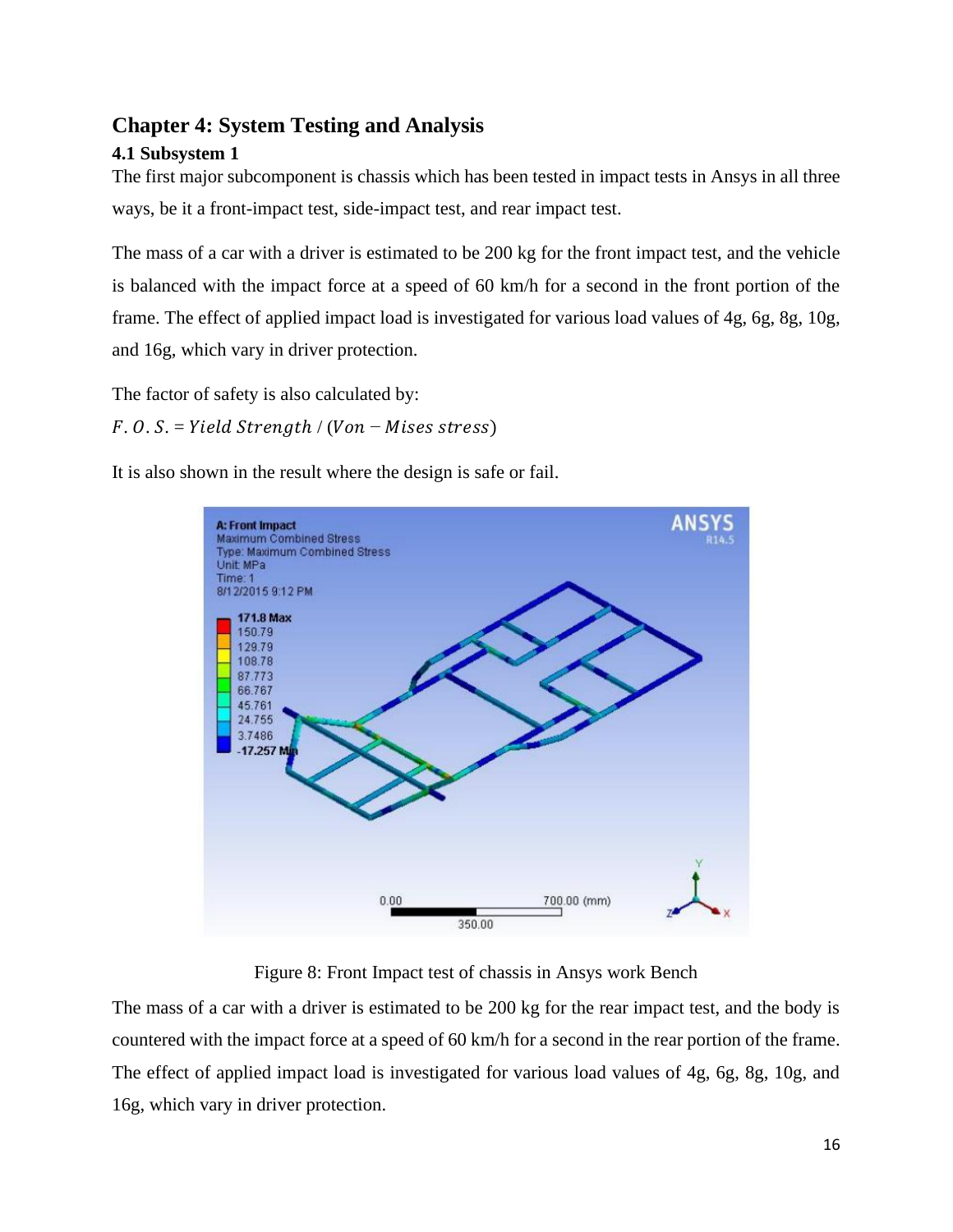

Figure 9: Rear Impact Test of chassis in Ansys workbench

The mass of a car with a driver is estimated to be 200 kg for the side impact test, and the vehicle is countered with the impact force at a speed of 60 km/h for a second in the side section of the frame. For driver safety, the effect of applied impact load is investigated at 3g and 5g.



Figure 10: Side impact test of chassis in Ansys workbench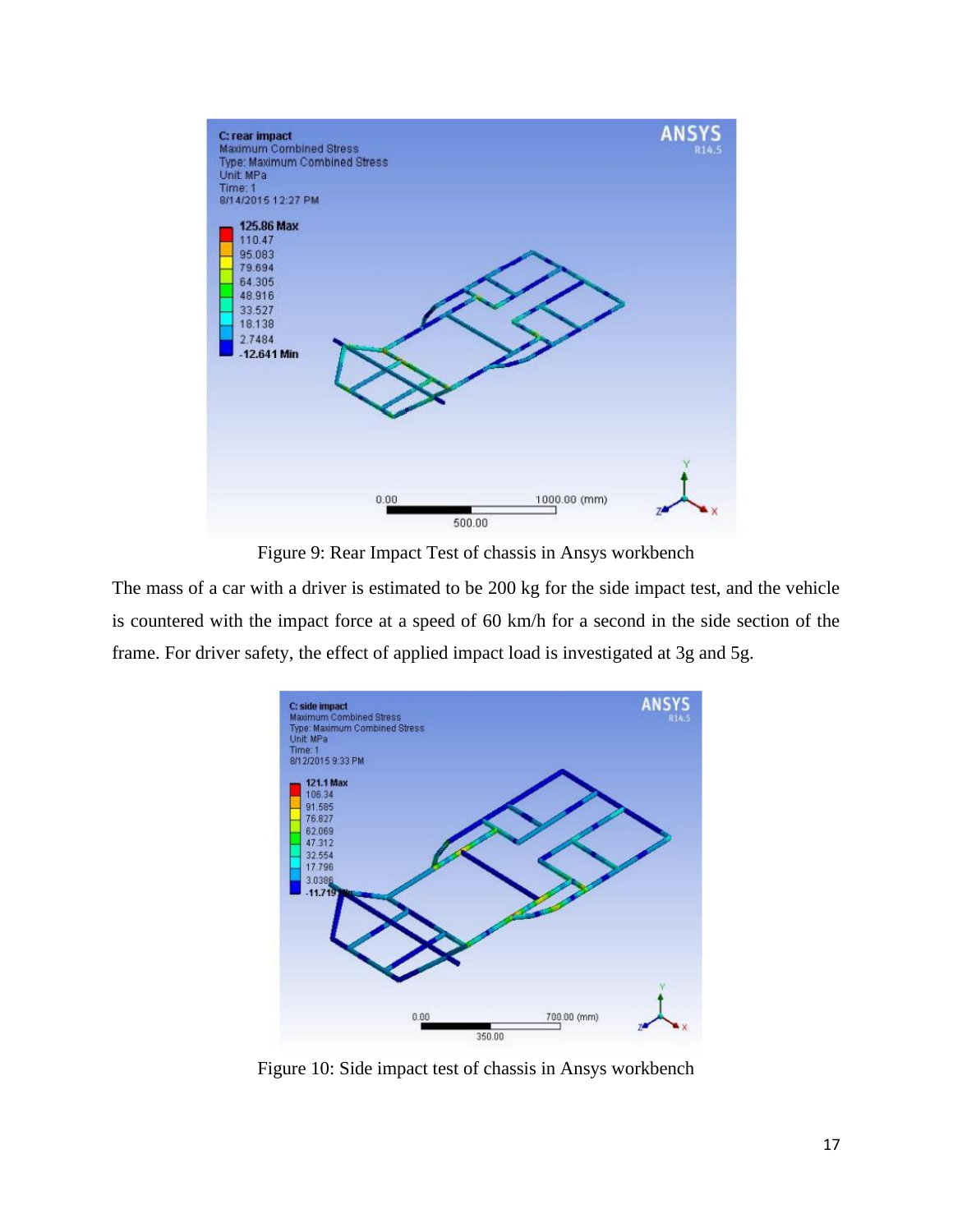#### <span id="page-17-0"></span>**4.2 Subsystem 2**



Figure 11: Analysis of wheel hub in Ansys workbench

#### <span id="page-17-1"></span>**4.3 Results and Discussions**

- 1. According to the current investigation, no substance withstands the 10g, 16g loading requirement in the front-impact test for a designed chassis. 304 Stainless Steel is a more effective material as it provides a protected outcome for 4g, 6g, and 8g loading criteria.
- 2. According to the current inquiry, no substance withstands the 16g loading threshold in a rear impact test for a designed chassis. 304 stainless steel is a more effective material because it produces safer results for the 4g, 6g, 8g, and 10g loading criteria.
- 3. For side-impact testing, all materials provide a safe design, but 304 Stainless Steel is the most efficient material.

Hence, for all the tests, the safety factor is above 1 for the material of 304 stainless steel, which shows that's our choice of this material for meeting the weight considerations is right.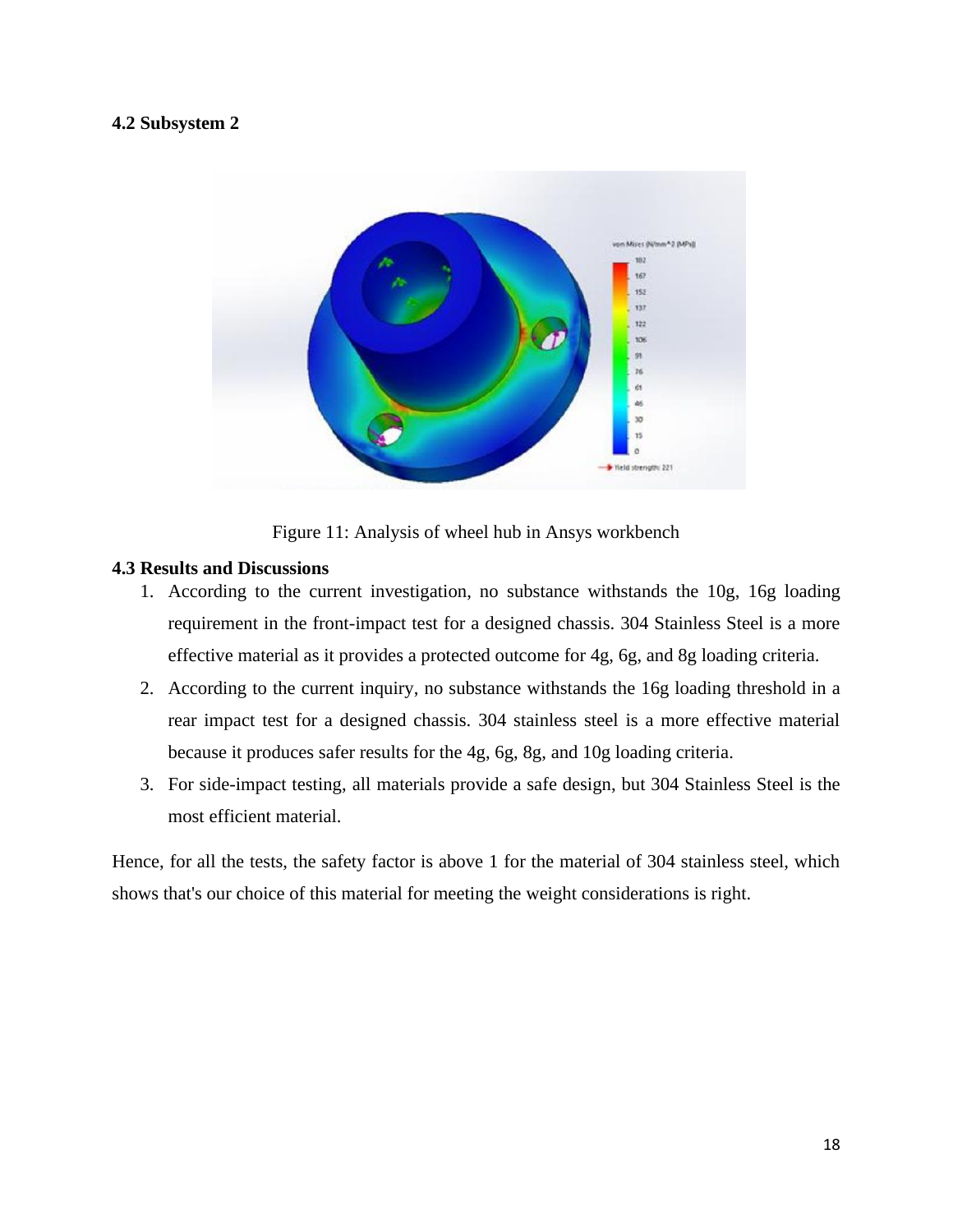# <span id="page-18-0"></span>**Chapter 5: Project Management**

# <span id="page-18-1"></span>**5.1 Project Plan**

In our project, there are many tasks included. Each task is assigned to one or more members. The details about the division of the whole work are being presented below:

| #              | <b>Tasks</b>                                   | <b>Assigned Members</b>                                                                                                                                            | <b>Start - End</b>                              |
|----------------|------------------------------------------------|--------------------------------------------------------------------------------------------------------------------------------------------------------------------|-------------------------------------------------|
| $\mathbf{1}$   | Chapter 1:<br>Introduction                     | $\sqrt{All}$                                                                                                                                                       | $28th$ February – $1st$ March                   |
| $\overline{2}$ | Chapter 2:<br>Literature<br>Review             | Mohammed Al-Garni<br>$\checkmark$                                                                                                                                  | $2nd March - 10th March$                        |
| 3              | Chapter 3: System<br>Design                    | $\checkmark$<br>Abdulaziz Aljamea selected the<br>parameter based on which we<br>reduced the weight of the kart.                                                   | $11th$ March - $15th$ March                     |
| $\overline{4}$ | Chapter 4: System<br>Testing and<br>Analysis   | ← Mohammed Al-Garni performed<br>testing and analysis of the project.                                                                                              | $16th$ March - $25th$ March                     |
| 5              | Chapter 5: Project<br>Management               | $\checkmark$<br>Abdulaziz Aljamea is assigned to<br>perform project management,<br>including the preparation of bills of<br>materials and budget.                  | $25th March - 31st March$                       |
| 6              | Chapter 6: Project<br>Analysis                 | Hamad Alnaim is assigned to<br>$\checkmark$<br>perform the project analysis of its<br>impacts on the environment and<br>which issues this project will<br>address. | $1st$ April – $5th$ April                       |
| $\overline{7}$ | Chapter 7:<br>Conclusion and<br>Recommendation | $\sqrt{All}$                                                                                                                                                       | $6th$ April – $8th$ April                       |
| 8              | Design of<br>Prototype                         | $\checkmark$ Hamad Alnaim designed the kart<br>on software.                                                                                                        | 9 <sup>th</sup> April – 12 <sup>th</sup> April  |
| 9              | Parts Purchase                                 | Abdulhadi alqahtani purchases the<br>✓<br>selected material for fabrication.                                                                                       | 13 <sup>th</sup> April - 15 <sup>th</sup> April |
| 10             | Manufacturing                                  | Abdulhadi alqahtani is required to<br>$\checkmark$<br>supervise the whole fabrication<br>process.                                                                  | $16th$ April – $22nd$ April                     |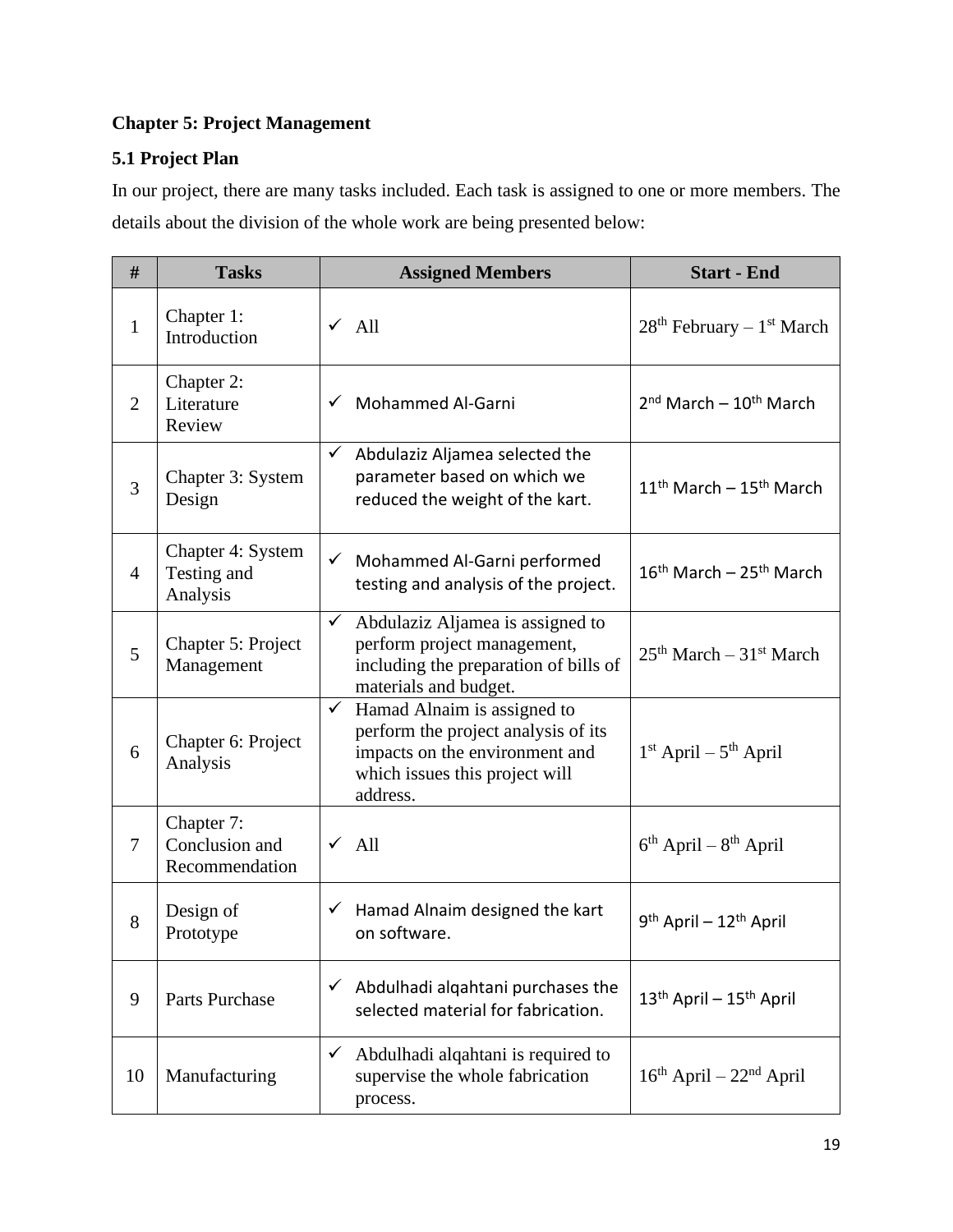|                   | Sultan Bujlai is required to                                                        |                                                               |
|-------------------|-------------------------------------------------------------------------------------|---------------------------------------------------------------|
| Completing Report | complete the whole report as per<br>the instructions provided by the<br>supervisor. | $\frac{1}{2}$ 23 <sup>rd</sup> April – 25 <sup>th</sup> April |

#### Table 1: Plan of Work

#### <span id="page-19-0"></span>**5.2 Contribution of Team Members**

The tasks were assigned to all the team members as per the project plan enunciated above. The contributions of team members to those tasks are given below:

| #              | <b>Tasks</b>                                   | <b>Assigned Members</b>                                                                                                                                               | <b>Start - End</b>                          | <b>Contribution</b> |
|----------------|------------------------------------------------|-----------------------------------------------------------------------------------------------------------------------------------------------------------------------|---------------------------------------------|---------------------|
| $\mathbf{1}$   | Chapter 1:<br>Introduction                     | $\sqrt{All}$                                                                                                                                                          | $28th$ February –<br>1 <sup>st</sup> March  | 100%                |
| $\overline{2}$ | Chapter 2:<br>Literature<br>Review             | Mohammed Al-Garni                                                                                                                                                     | $2nd$ March - $10th$<br>March               | 100%                |
| 3              | Chapter 3: System<br>Design                    | $\checkmark$<br>Abdulaziz Aljamea<br>selected the parameter<br>based on which we<br>reduced the weight of the<br>kart.                                                | $11th$ March -<br>15 <sup>th</sup> March    | 80%                 |
| $\overline{4}$ | Chapter 4: System<br>Testing and<br>Analysis   | Mohammed Al-Garni<br>$\checkmark$<br>performed testing and<br>analysis of the project.                                                                                | $16^{th}$ March -<br>25 <sup>th</sup> March | 100%                |
| 5              | Chapter 5: Project<br>Management               | $\checkmark$<br>Abdulaziz Aljamea is<br>assigned to perform project<br>management, including the<br>preparation of bills of<br>materials and budget.                  | $25th March - 31st$<br>March                | 80%                 |
| 6              | Chapter 6: Project<br>Analysis                 | Hamad Alnaim is assigned<br>$\checkmark$<br>to perform the project<br>analysis of its impacts on<br>the environment and<br>which issues this project<br>will address. | $1st$ April – $5th$<br>April                | 100%                |
| $\overline{7}$ | Chapter 7:<br>Conclusion and<br>Recommendation | $\sqrt{All}$                                                                                                                                                          | $6^{th}$ April – $8^{th}$<br>April          | 100%                |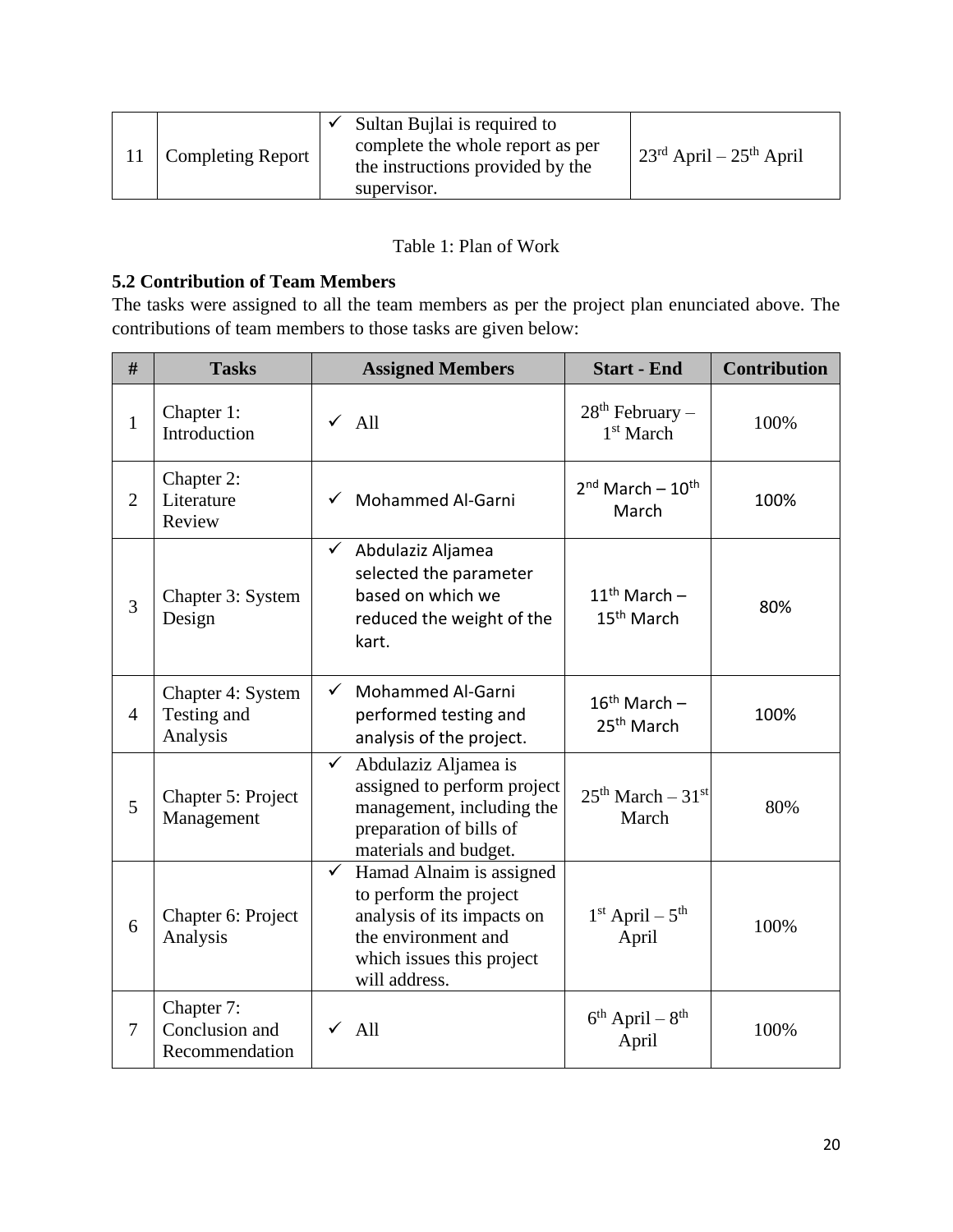| 8  | Design of<br>Prototype | $9th$ April - 12 <sup>th</sup><br>Hamad Alnaim designed<br>$\checkmark$<br>the kart on software.<br>April                                                                                    | 100% |
|----|------------------------|----------------------------------------------------------------------------------------------------------------------------------------------------------------------------------------------|------|
| 9  | Parts Purchase         | Abdulhadi alqahtani<br>$13th$ April - $15th$<br>purchases the selected<br>April<br>material for fabrication.                                                                                 | 100% |
| 10 | Manufacturing          | Abdulhadi alqahtani is<br>$\checkmark$<br>$16th$ April – $22nd$<br>required to supervise the<br>April<br>whole fabrication process.                                                          | 100% |
| 11 | Completing<br>Report   | Sultan Bujlai is required to<br>$\checkmark$<br>complete the whole report<br>$23^{\text{rd}}$ April – $25^{\text{th}}$<br>as per the instructions<br>April<br>provided by the<br>supervisor. | 100% |

#### Table 2: Contribution of Team Members

### <span id="page-20-0"></span>**5.3 Project Execution Monitoring**

During our project, regular meetings and sittings were arranged to ensure continuous monitoring and meeting deadlines to accomplish goals. Following is the list of events and meetings being conducted during this whole period of project formulation:

| <b>Time/Date</b>  | <b>Activities/Events</b>             |
|-------------------|--------------------------------------|
| One time a week   | Assessment class                     |
| Biweekly          | Meeting with supervisor              |
| Weekly            | Meeting with group members           |
| $25th$ March 2021 | First Evaluation by the group leader |
| $10th$ April 2021 | $2nd$ Evaluation by the group leader |
| $22nd$ April 2021 | Final Test of Kart                   |
| $25th$ April 2021 | Final Evaluation by the group leader |

Table 3: List of activities being performed from 28<sup>th</sup> February to 25<sup>th</sup> April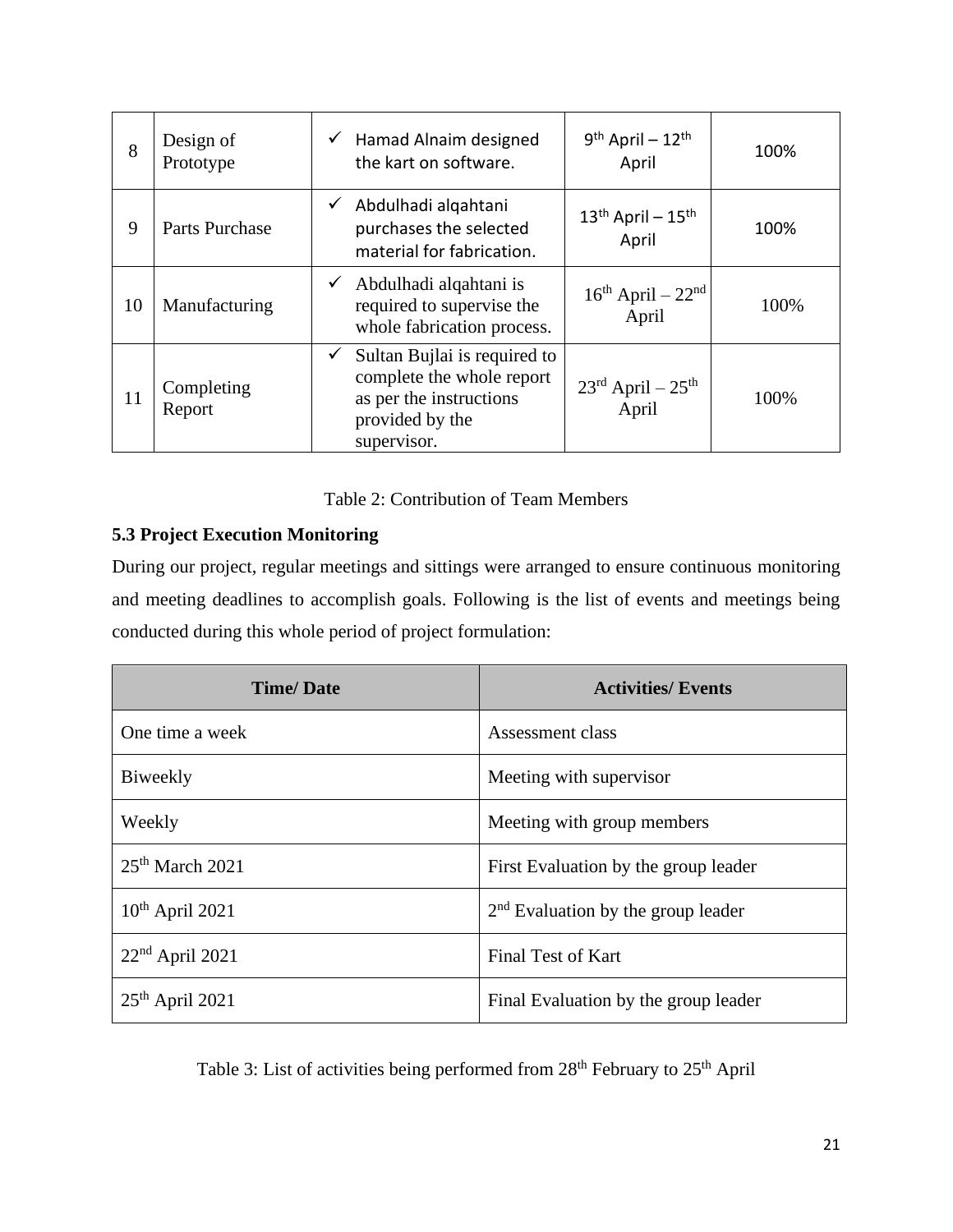#### <span id="page-21-0"></span>**5.4 Challenges and Decision Making**

Following are the issues and challenges being encountered during the execution of the project:

1. Issues in equipment:

In the fabrication of the project, a selected engine where the weight to power ratio was high resulted in losing the kart's traction. That's why to balance the weight to power ratio, and I selected 110 CC engine. Firstly, we decided to install an electrical power steering. Still, as the car's power is high compared to the weight because there was a high risk that the car would lose its control with a little movement, we went for the stiff hydraulic steering, which will help us maintain the kart's stability.

2. Testing and Safety Concerns:

In the testing phase of the project, we monitored the speed of the kart by attaching speedometers. As the required speed was not achieved in the first attempt, we further reduced the weight of the kart by optimizing the design kart. In this way, by keeping security concerns in mind, we finally achieved the desired speed of the kart. First, we added normal cushion seats, but then it was a bit dangerous, so we had to compromise our comfort for safety by installing bucket seats which are way safer than the ordinary seats.

3. Design Problems:

We faced challenges in matting parts during the fabrication and assembling of kart because of the wrong tolerances we maintained in the first attempt. Then we redesigned shafts to meet the close tolerances to ensure a close fit during assembly. Moreover, we faced problems in designing complex parts like chassis, etc. But later on, things get smooth when we were successfully done with the testing of the kart.

#### <span id="page-21-1"></span>**5.5 Project Bill of Materials and Budget**

The table below is showing the cost of parts that we purchased and the ones we designed. Moreover, it also illustrates the cost of the material for which we designed this kart.

| <b>Components</b>      | Costs(SR) |
|------------------------|-----------|
| <b>Shock Absorbers</b> | 100       |
| <b>Steering Wheel</b>  | 100       |
| <b>Brake Pads</b>      | 90        |
| <b>Exhaust Pipe</b>    | 90        |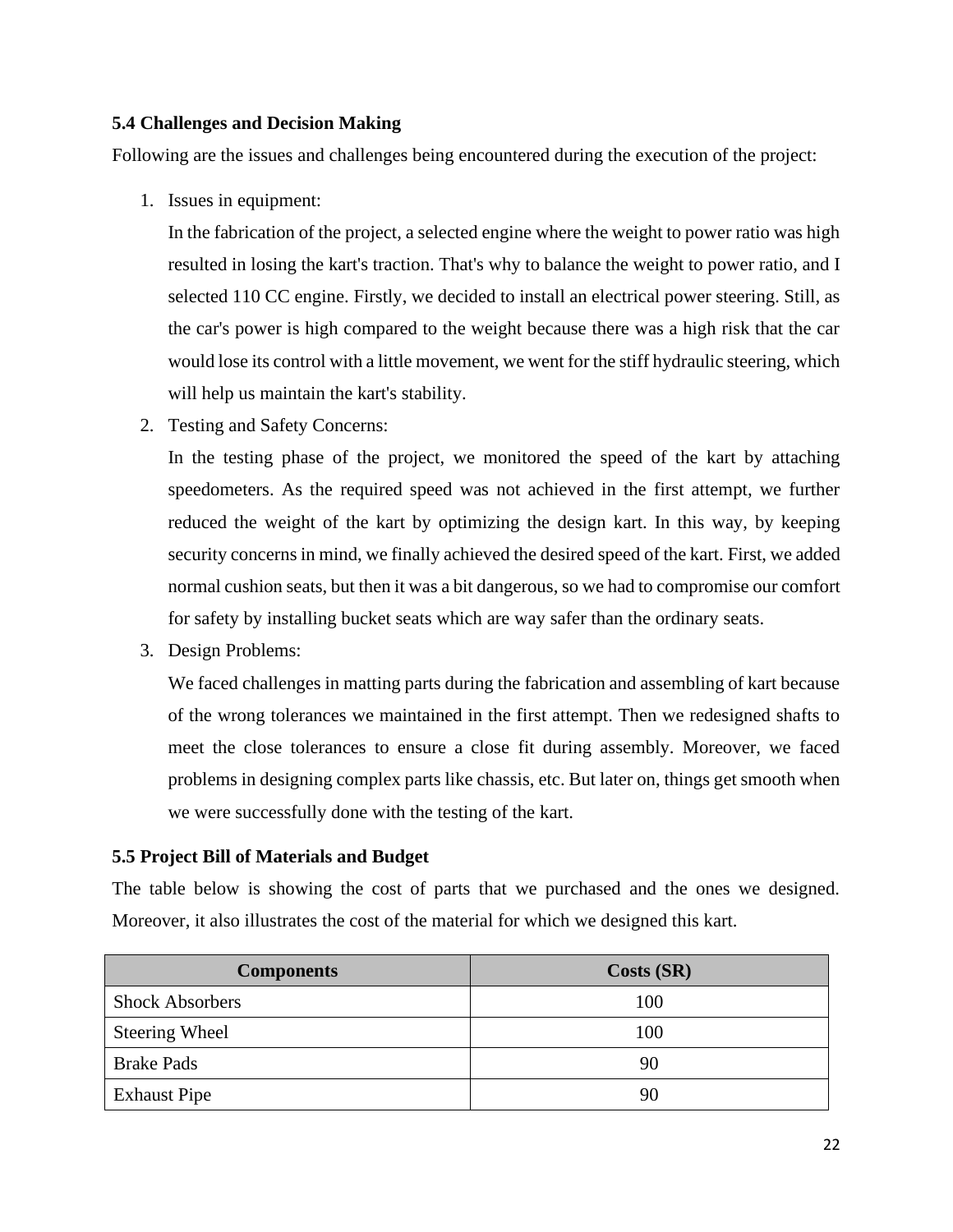| Arms               | 130 |
|--------------------|-----|
| Engine             | 150 |
| Tie Rods           | 100 |
| Differential       | 130 |
| <b>Spark Plugs</b> | 30  |

Overall costs are as follows:

| <b>Total Cost</b>         | 5000 SAR       |
|---------------------------|----------------|
| <b>Manufacturing Cost</b> | 2500 SAR       |
| <b>Laborers Cost</b>      | 500 SAR        |
| <b>Material Cost</b>      | 1300 SAR       |
| Sand Cost                 | <b>200 SAR</b> |
| <b>Galvanization Cost</b> | 500 SAR        |

Table 4: Overall cost of project analysis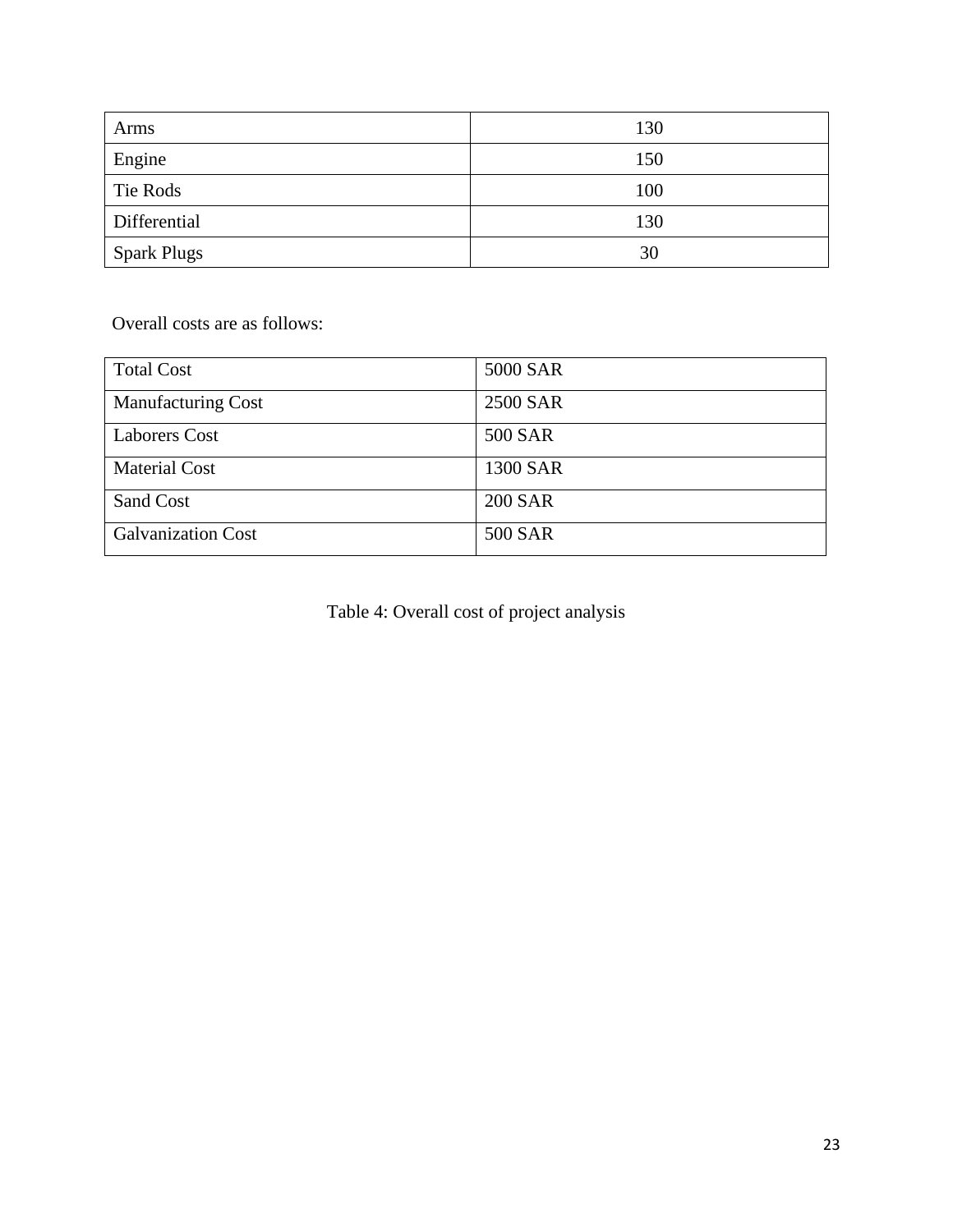# <span id="page-23-0"></span>**Chapter 6: Project Analysis**

#### <span id="page-23-1"></span>**6.1 Life-long Learning**

When we worked on our project, we gained diverse knowledge about different things: software skills, hardware skills, time management skills, and project management skills. By working as a team, we learned how to manage tasks by ensuring time management and good communication skills with the team members. This part will explain the number of skills we gained since we worked on this project.

#### <span id="page-23-2"></span>**6.1.1 Software Skills**

We gained hands-on experience working on software like MS Word, MS Powerpoint, and Solidworks in this project. For designing kart, we used the software of Solidworks, which helped us polishing our skills in this designing software. In addition to this, we learned about using word and PowerPoint while writing the report and making the presentation.

#### <span id="page-23-3"></span>**6.1.2 Hardware Skills**

During our project, we learned about assembling the designed parts to fabricate the kart. We also have hands-on experience of the skill of welding. Moreover, I also learned about doing sound calculations before moving towards the fabrication part of the project. A small difference in calculations can result in a huge difference during the fabrication of the project.

#### <span id="page-23-4"></span>**6.1.3 Management Skills**

During project work, we learned about time management that how deadlines can be met efficiently during the execution of the project. Moreover, there are many skills like distribution of work, teamwork, and leading the team in the right direction that I learned during the completion of the project.

#### <span id="page-23-5"></span>**6.2 Impact of Engineering Solutions**

Following are the social, economic, and environmental impacts of our project:

#### <span id="page-23-6"></span>**6.2.1 Social Impacts of project**

Our project has positive social impacts as it necessitates the kart to be light-weighted. So, a lightweight kart will be in the interest of its users.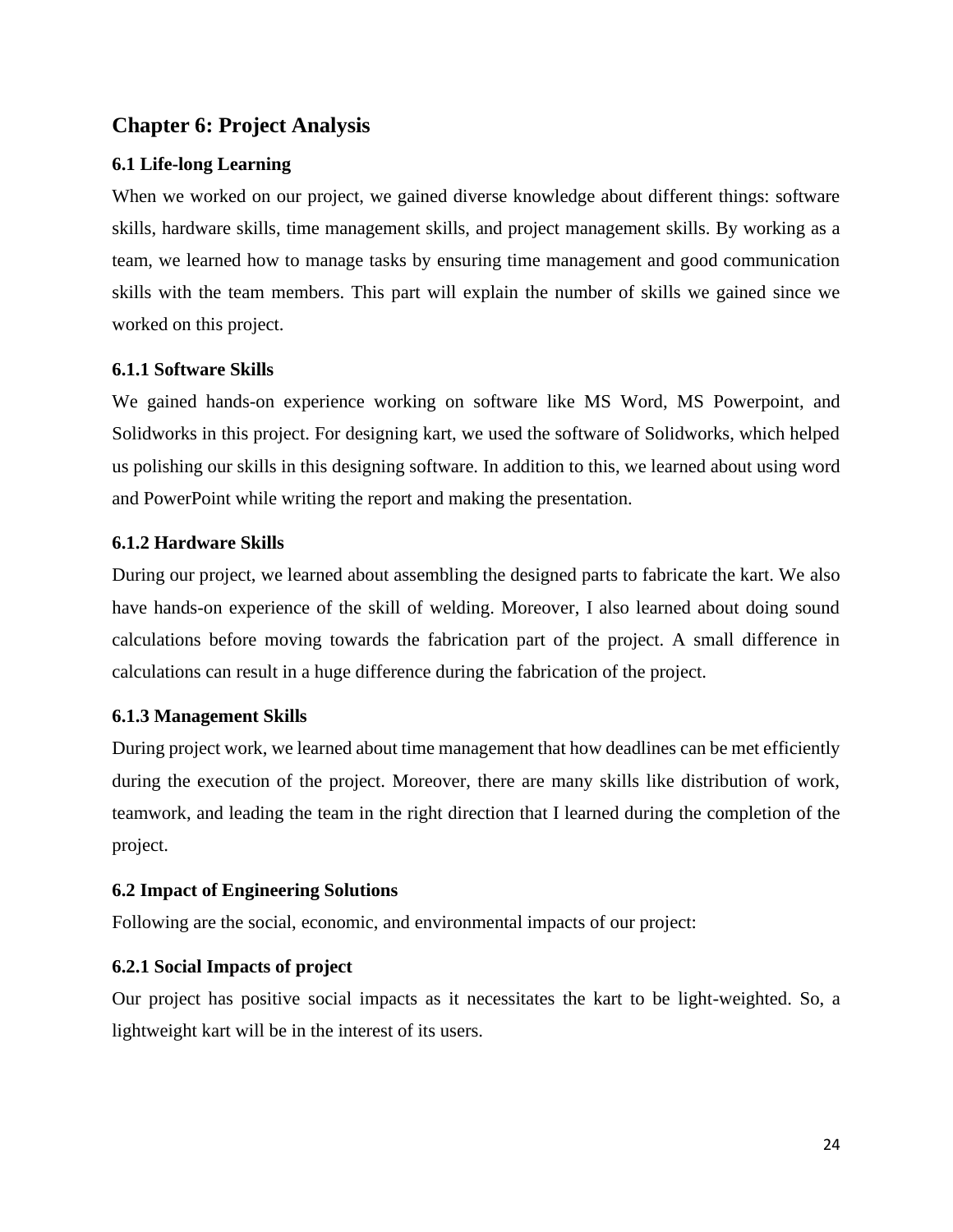#### <span id="page-24-0"></span>**6.2.2 Economic Impacts of project**

As our kart is of less weight so it will be fuel-efficient. This reduction in weight leads to an increase in the speed of the kart. More accelerated kart will be in buyers' interest and would earn a large revenue for the country.

#### <span id="page-24-1"></span>**6.2.3 Environmental Impacts of project**

As its engine is of small size: 110 ccs so its emissions will be of less amount. Moreover, we installed a catalytic converter to ensure zero emissions from the kart.

#### <span id="page-24-2"></span>**6.3 Contemporary Issues Addressed**

The foremost issue we faced was high levels of pollution. The first strategy was to install a small engine with a catalytic converter, while the second solution was to lower the vehicle's weight to make it more fuel economical. This saving can then be utilized in using fuel of high octane number. The next issue was noise pollution. For that, we went on using silencers to prevent the production of large noise. The next issue was poor aerodynamics of kart because of maintaining a low weight of kart and for that we installed a fiber spoiler at the back of kart which resulted in the better fuel economy of the go-kart.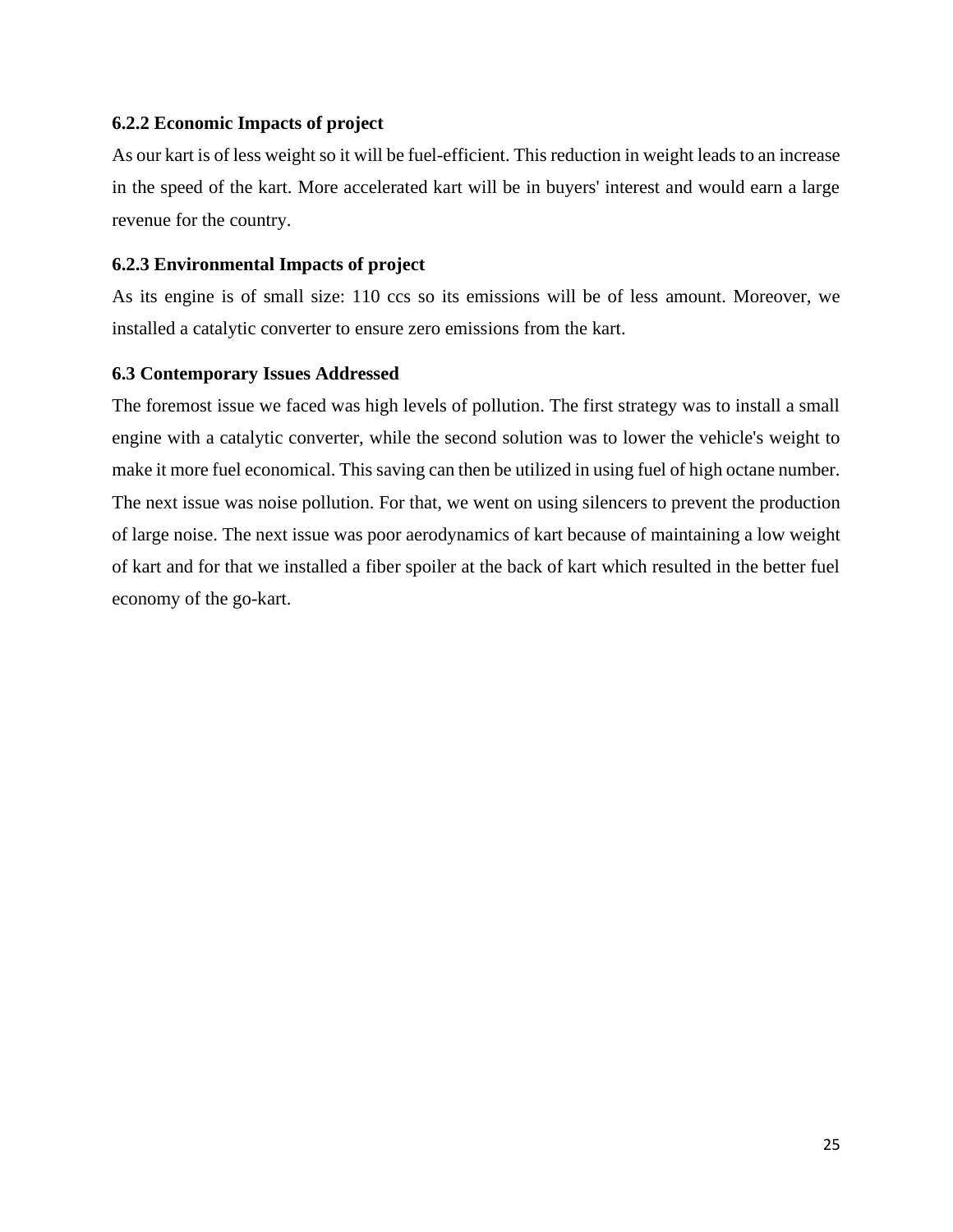# <span id="page-25-0"></span>**Chapter 7: Conclusions and Future Recommendations**

#### <span id="page-25-1"></span>**7.1 Conclusion**

This project aimed to build a go-kart based on a conceptual design that was optimized to improve the vehicle's stability. The Go-design kart's and fabrication focuses on creating a simple, lightweight, and easyto-operate vehicle. The design specifications included ergonomics, safety, and reliability considerations. All major components were analyzed to improve vehicle performance, improve strength and rigidity, and reduce complexity and manufacturing costs.

The Go-kart design has been as per usual calculations of go-kart, but to reduce the weight of this vehicle, we used the option of choosing lighter material of 304 grade of stainless steel. Moreover, the engine used in this project is 110 cc that is light enough to design a light-weighted vehicle.

#### <span id="page-25-2"></span>**7.2 Future Recommendations**

Various ideas can improve the project. Following are the ideas that can be used to facilitate this project further:

- 1. Manufacturers should shift to the use of fibers to fabricate go-karts as these fibers are lightest in weight and comparatively have high strength to rely upon.
- 2. The second idea is the optimization of the go-kart design so that the extra material can be removed and it can be made further lighter in weight.
- 3. The third idea is to lower its bottom and keep its ground clearance as low as possible to improve its grip.